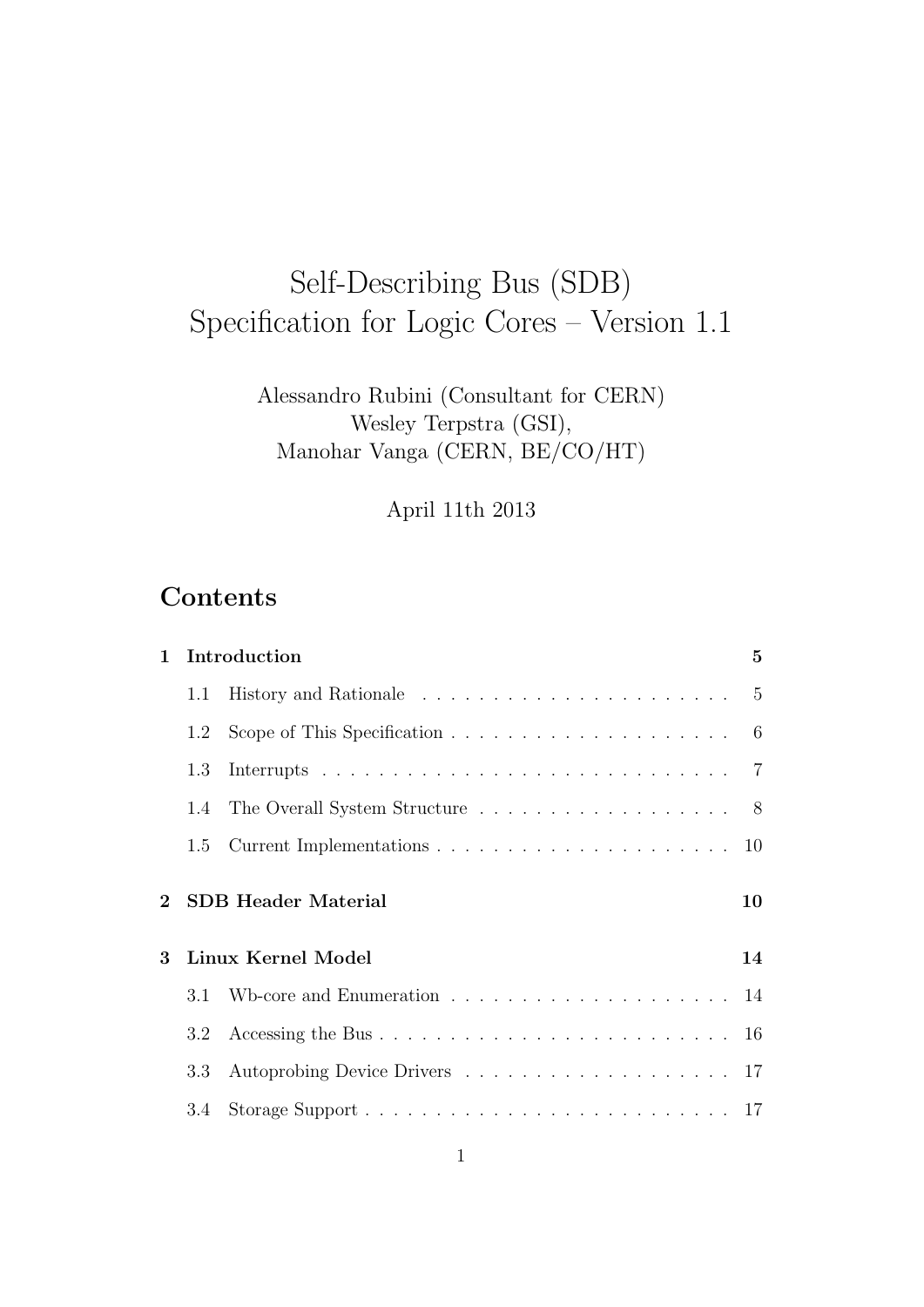| $\overline{\mathcal{A}}$ |     | <b>SDB</b> Structures<br>18       |    |  |  |  |  |  |  |
|--------------------------|-----|-----------------------------------|----|--|--|--|--|--|--|
|                          | 4.1 |                                   |    |  |  |  |  |  |  |
|                          | 4.2 | SDB Product Structure             | 20 |  |  |  |  |  |  |
|                          | 4.3 | SDB Component Structure           | 23 |  |  |  |  |  |  |
|                          | 4.4 |                                   | 24 |  |  |  |  |  |  |
|                          |     | 4.4.1                             | 25 |  |  |  |  |  |  |
|                          |     | 4.4.2                             | 27 |  |  |  |  |  |  |
|                          |     | 4.4.3                             | 29 |  |  |  |  |  |  |
|                          |     | 4.4.4                             | 30 |  |  |  |  |  |  |
|                          |     | Repository-Url Record<br>4.4.5    | 31 |  |  |  |  |  |  |
|                          |     | 4.4.6                             | 32 |  |  |  |  |  |  |
| $\overline{5}$           |     | <b>Simple Real-World Examples</b> | 34 |  |  |  |  |  |  |
|                          | 5.1 |                                   | 34 |  |  |  |  |  |  |
|                          | 5.2 |                                   | 34 |  |  |  |  |  |  |
|                          | 5.3 |                                   | 35 |  |  |  |  |  |  |
|                          | 5.4 | Endianness Problems               | 36 |  |  |  |  |  |  |
|                          | 5.5 |                                   | 37 |  |  |  |  |  |  |

# **List of Tables**

| 1 SDB Product Structure (40 bytes, at offset 24) 20  |  |
|------------------------------------------------------|--|
|                                                      |  |
| 3 SDB Component Structure (56 bytes, at offset 8) 23 |  |
| 4 SDB Interconnect Record (64 bytes, type 0x00) 25   |  |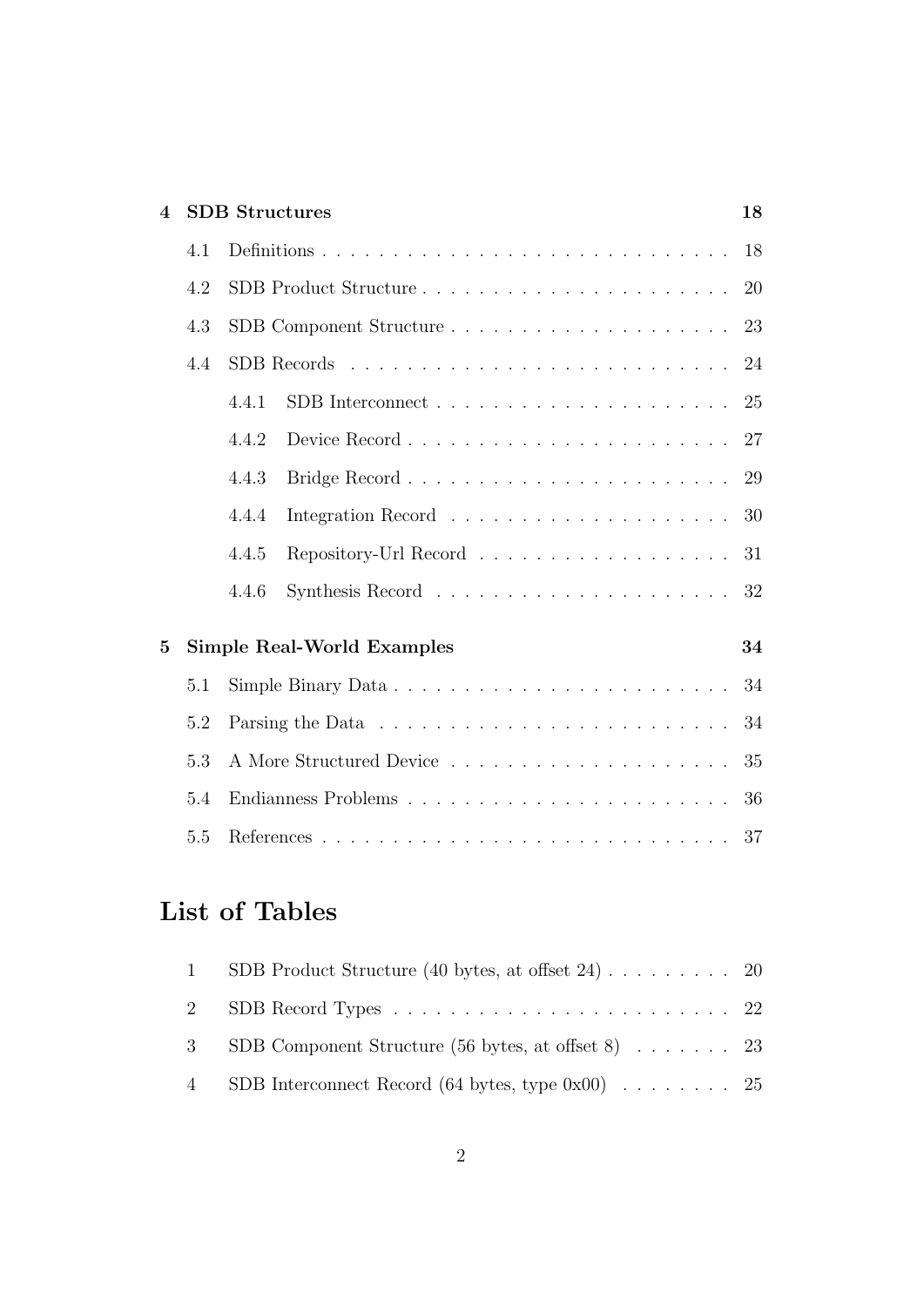| 6               | SDB Device Record (64 bytes, type $0x01$ ) 27         |  |
|-----------------|-------------------------------------------------------|--|
| $7\overline{ }$ | SDB Device Record (64 bytes, type $0x02$ ) 29         |  |
| 8               | SDB Integrator Record (64 bytes, type $0x80$ ) 30     |  |
| 9               | SDB Repository-Url Record (64 bytes, type $0x81$ ) 31 |  |
| 10              | SDB Synthesis Record (64 bytes, type $0x82$ ) 32      |  |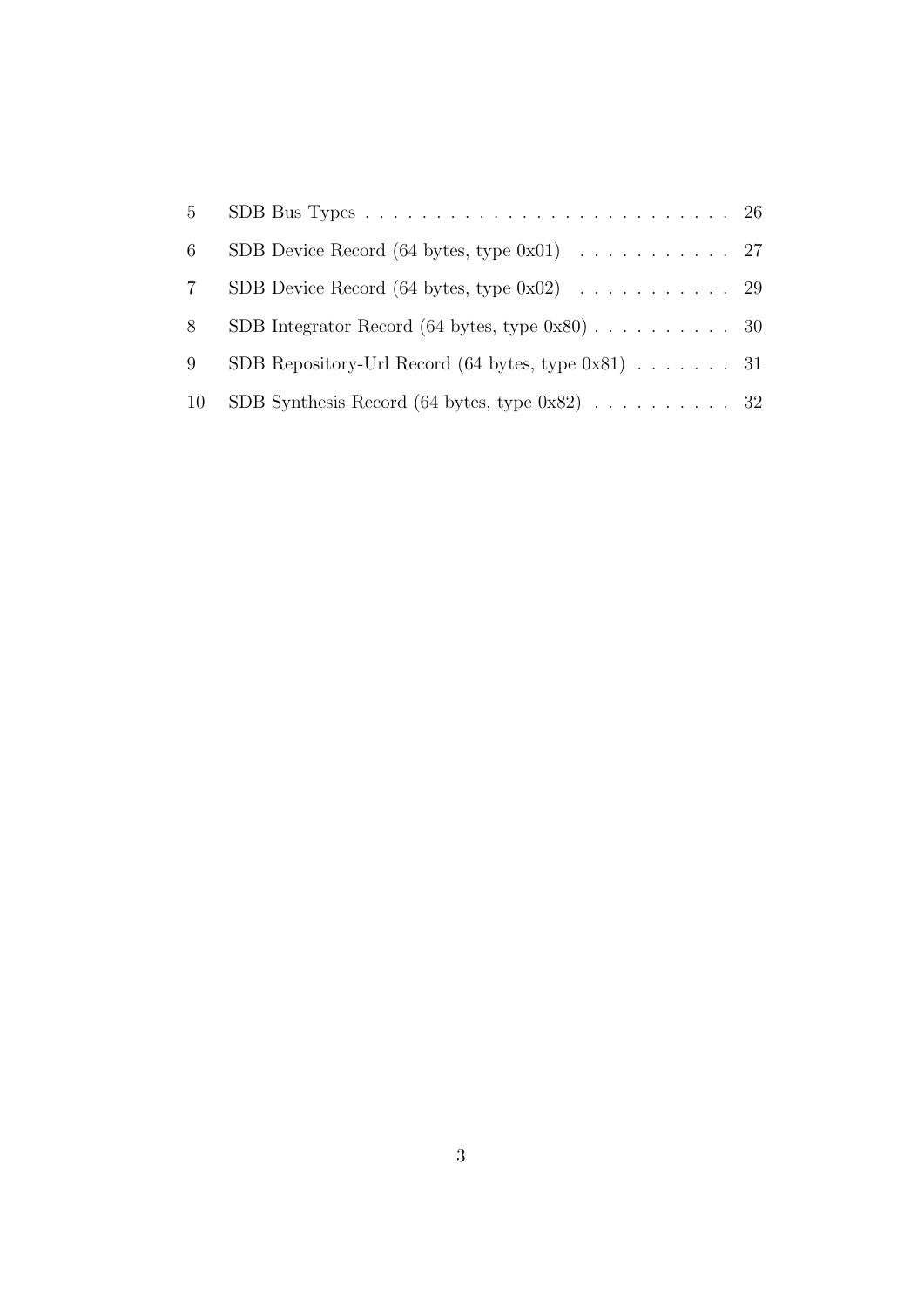## **Bugs**

Even though the project already passed the 1.0 milestone, there are still some things that ought to be changed or added:

- *•* We should clarify that addresses in nested buses are relative to the sub-bus;
- The description of the record type should get a more prominent place than the current description in the *product* structure;
- We need a policy for designers adding class etc, and it must be described;
- A reference implementation exists, but it is not described here.

# **Versioning**

The SDB specification is the work of people discussing in the fpga-config-space mailing list, using the IETF approach of "rough consensus and running code". Everybody can join and contribute.

The mailing list is part of the project with the same name on ohwr.org. The direct link is http://www.ohwr.org/projects/fpga-config-space .

This document is the official 1.1 version of the specification. It describes version 1 of the data structures. All future **compatible** releases of this specification will be blessed 1.*x*, for some ever-increasing version of *x*. A compatible specification is one that explains better some unclear points (see "Bugs" above) or that adds record types that may be identified (and possibly ignored) by previous parsers.

If we ever need to release version 2 (or further) of the SDB structures, the specification version will be raised accordingly. New specifications will continue to describe older versions of the data structures, and parsers running on host computers will be required to still parse the older versions. (No such requirement is there for soft-cores, because the parser code is synthesized together with the data structures).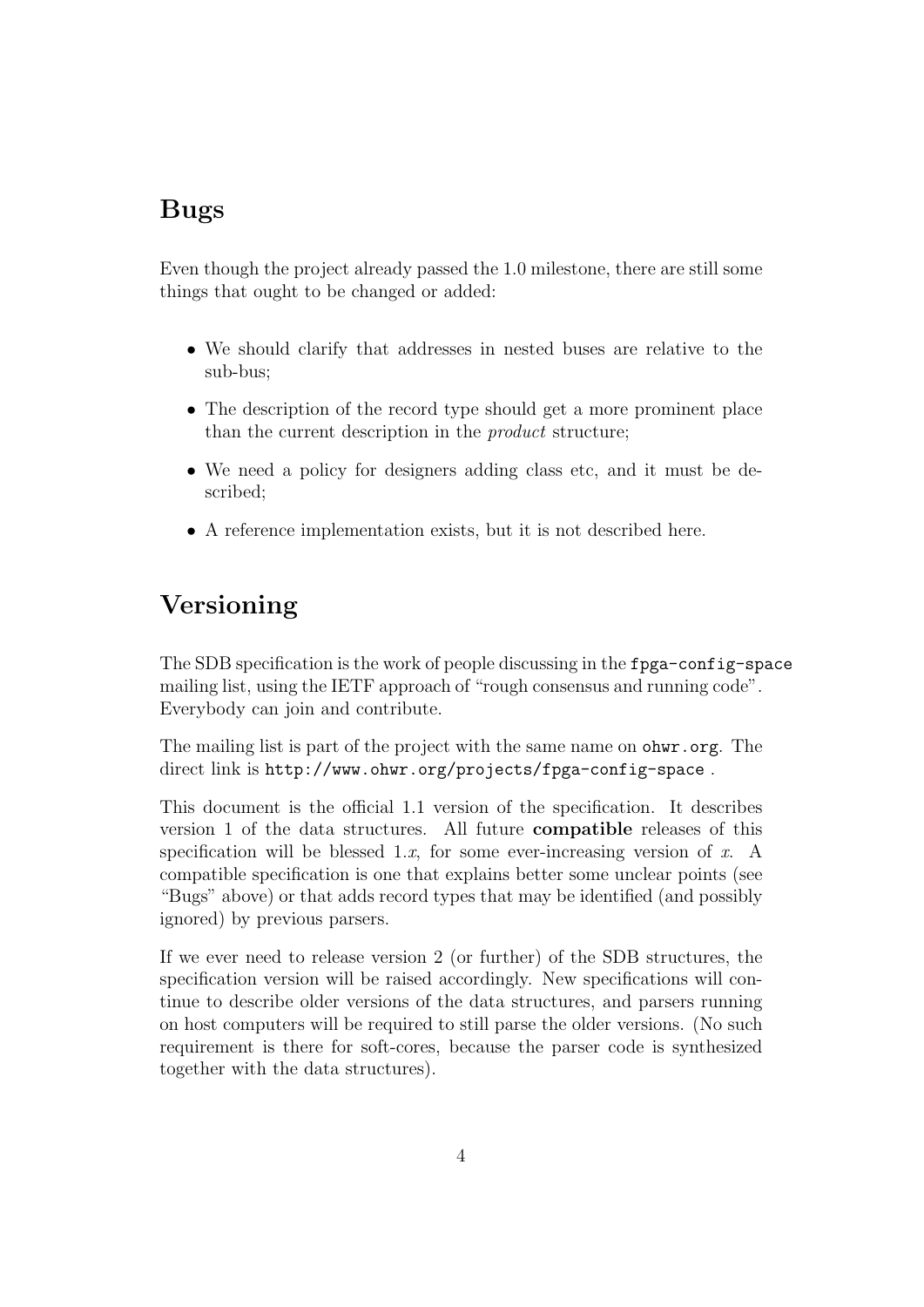## **1 Introduction**

This document describes a specification for a series of self description structures that can be used to provide metadata about logic blocks. This metadata should be provided by the logic cores, like PCI or USB description records do, so device drivers and other software can automatically discover the blocks and configure them at runtime.

## **1.1 History and Rationale**

The idea of a self-description for a bus appeared while working on *White Rabbit* and related projects that make massive use of FPGA devices. Separately and concurrently, both the CERN and the GSI working groups identified the need for some way to self-detect the contents of a specific logic device after it is programmed.

We envisioned that if the internal FPGA bus could enumerate its own content, we would get the following advantages:

- Run-time validation of FPGA binary images;
- Easy matching of software and gateware;
- Automatic handling of several binaries with the same software:
- Feasibility of tools similar to 1spci and 1susb;
- Automatic loading of kernel drivers on the host computer;
- Automatic setup of low-level drivers within soft cores;
- Better decoupling of gateware and software development.

As usual in engineering, we wanted a system that was as simple as possible, yet open to future extensions without introducing compatibility issues. While our internal bus is *Wishbone*, we designed the structures to be generic so other bus implementations may use them.

We are aware of the AMBA (PrimeCell) cell-id standard, but we think it is seriously under-designed: the idea is sound, but a single cell-ID field is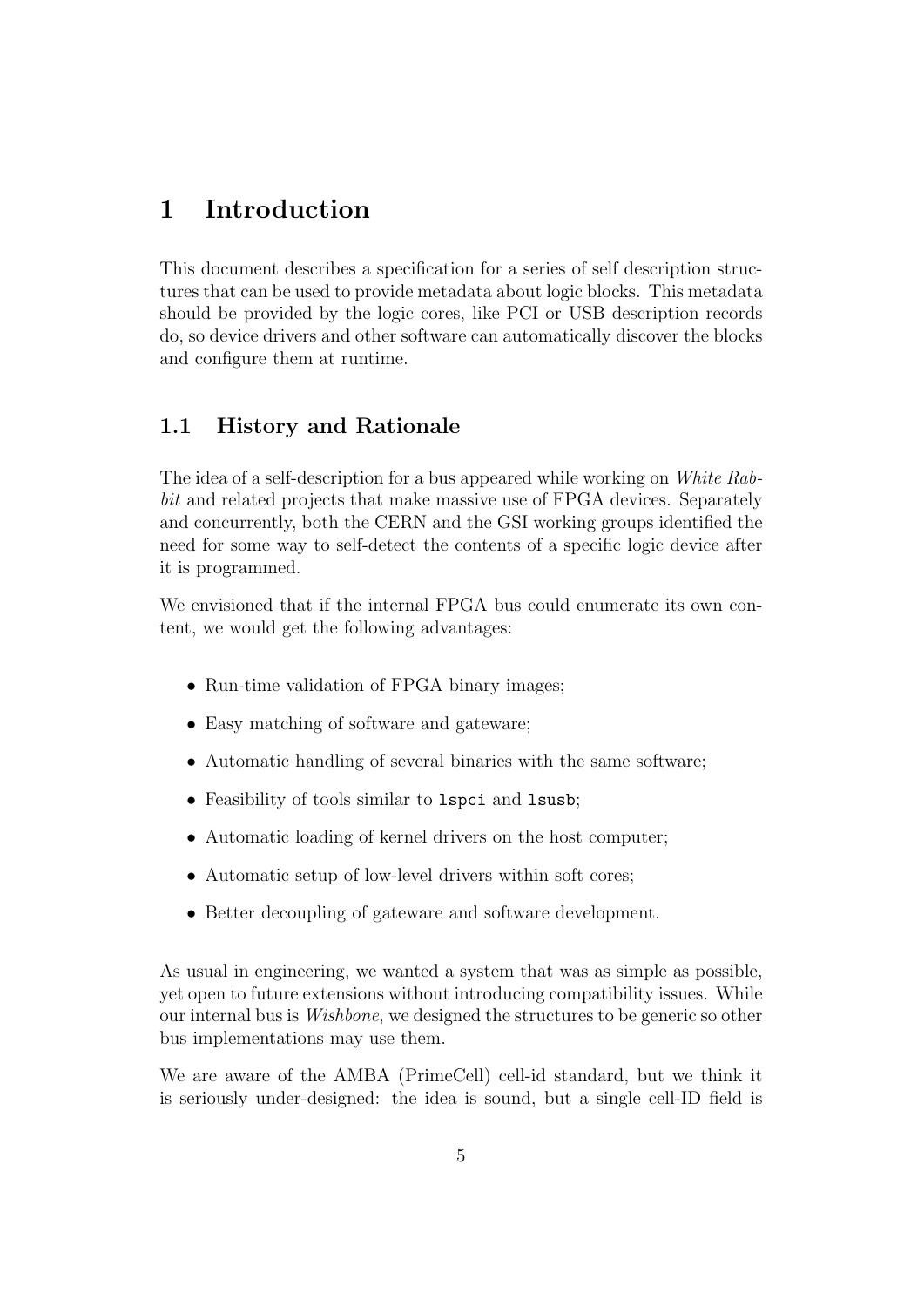not enough if we want to make sense of the whole bus. We think current hardware and software resources allow a richer description of logic blocks.

We are also aware of the PCI and USB data structures, but they are unsuitable for an FPGA, either. First of all, they assume devices are enumerated by other means whereas we need to be able to scan a flat address space; then, their vendor ID space is not wide enough to allow small developers to easily participate.

This specification, thus, uses 64 bits for the vendor ID, to prevent scarcity. The vendor space is split in two parts, and all users are free to bless their own vendor number and start designing using these data structures, provided the most-significant vendor-id bit is set.

We acknowledge the usefulness of a central vendor registry, so the lower half of the vendor-ID space is reserved for numbers that are officially assigned and published. The vendor registry, however, is not part of this specification, which just lists the first few vendor-ID values that have already been used.

All multi-byte values are stored in *big endian* order. We need a well-defined endianness to allow generic scanning of the target bus; we picked big-endian because most embedded devices are big endian and because it is the format usually chosen by existing standards documents.

All data structures are 64 byte in size and they are all similar in their internal layout; the last byte in the 64-byte slot identifies the type of each structure, to allow very simple parsing code and easy extension to new types of structures. The size is a power of two in order to avoid multiplication and division in calculation of sizes, as the driver may reside in a very simple soft-core.

## **1.2 Scope of This Specification**

This specification documents the format used by CERN and GSI. However, everyone is welcome to use the data structures defined in this specification (or customized derivatives) in their own work.

Parts of this document are written in the language of a formal specification because we need clear and sharp rules in order to make different implementations interoperate. We are sticking to those rules in our own implementations, both in gateware and in associated software.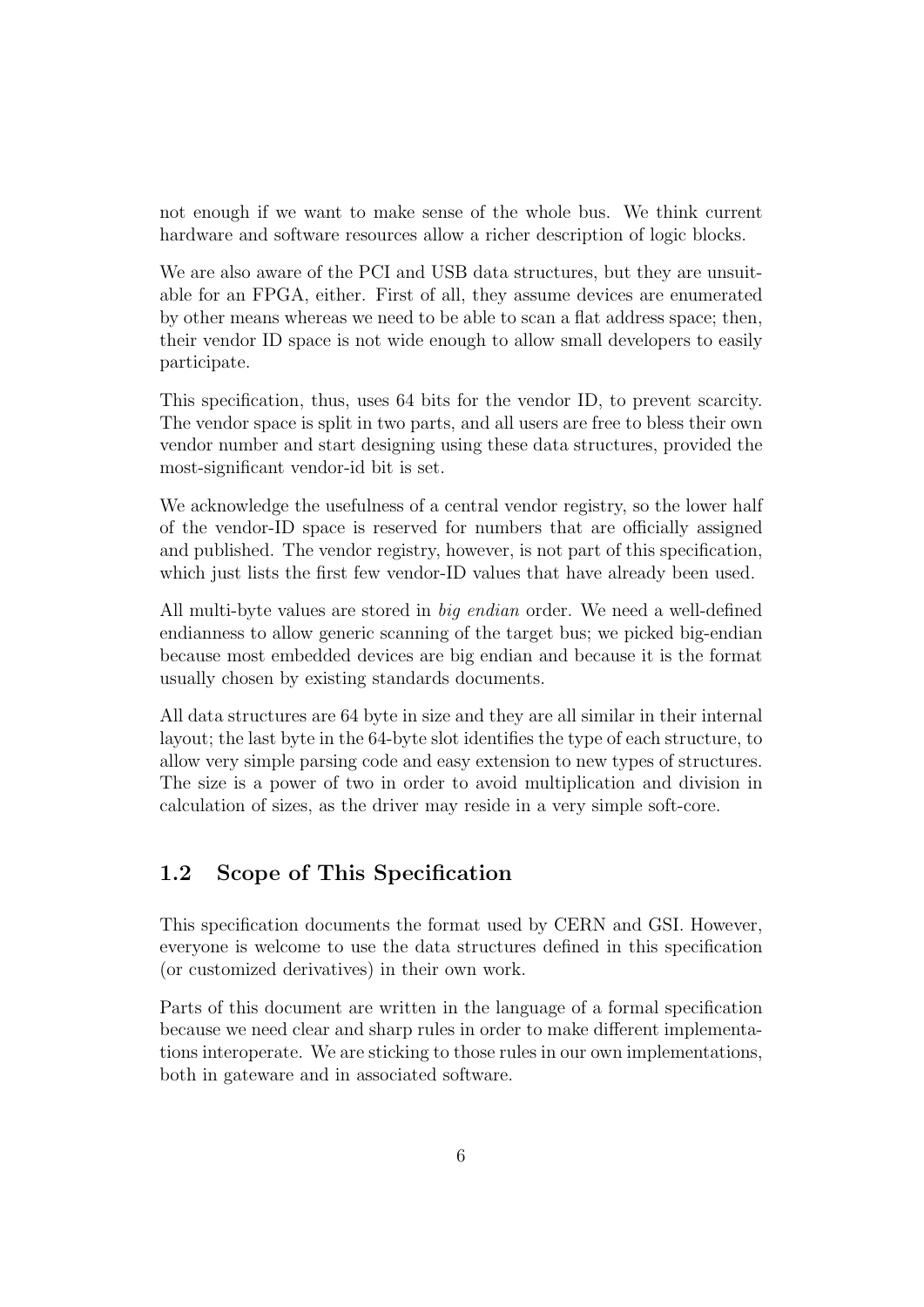Everybody is free to choose a vendor-ID and start coding right now; we suggest to pick a random 64 bit number and set the most significant bit (as an alternative, you can paste the bit "1" in front of a random 63 bit number).

If you want to implement your own self-description ROM, because you like this idea but want to do it differently, please change the magic number, so to avoid headaches if both bus implementation are instantiated within the same host computer or network.

## **1.3 Interrupts**

This version of SDB doesn't describe interrupts. Lack of interrupt description is a design choice.

SDB was born as a description of address spaces. Access to address spaces is usually done through *bus* signals, according to the bus specification: signal lines, protocols, timings. Interrupts strictly-speaking are not part of the bus: they are a sort of a "secondary" bus, where only one signal line connects one core to the "interrupt controller" core. The same applies to the out-of-band DMA channels used in some designs, where two devices are connected via a path not part of the normal bus interconnect fabric.

Neither of these is strictly in the scope of SDB; but especially as far as interrupts are concerned, we really think FPGA designs should be converted to the concept of MSI interrupts. Message-signalled interrupts have a number of advantages over legacy interrupts, and they don't even need any description besides what SDB already offers.

A more complete discussion of this is in the wiki page of the project:

http://www.ohwr.org/projects/fpga-config-space/wiki.

On the other hand, it may make sense to define SDB structures to describe this special wiring, when it exists, to help existing "legacy" projects to benefit from SDB and avoid doping the software source code with static information about device wiring. Thus, it may happen that future releases of this specification include description of legacy interrupts.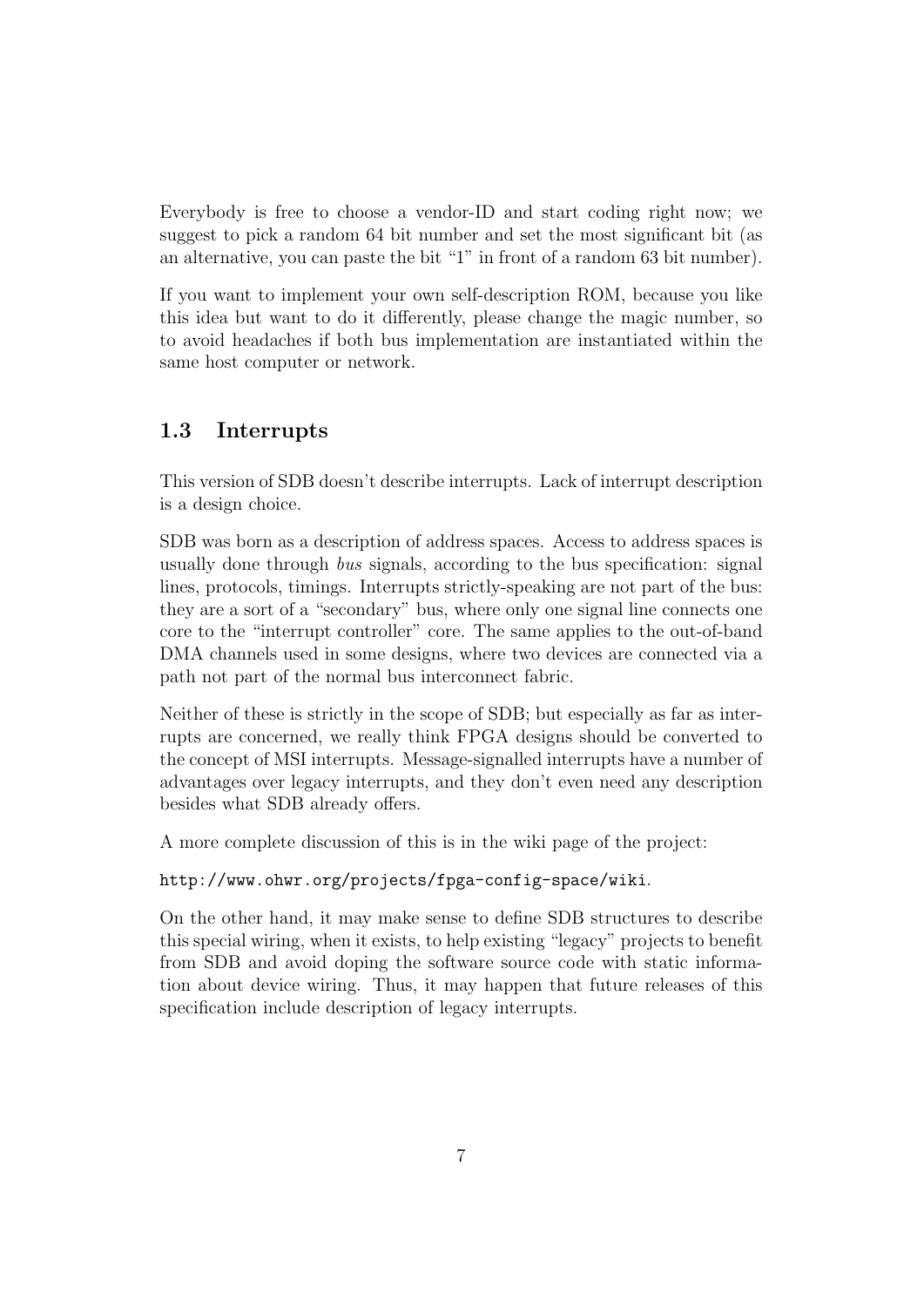## **1.4 The Overall System Structure**

The bus described by the structures defined herein is set up as a flat address space. Our initial target is the *Wishbone* bus, as used in our own FPGA projects, but the overall situation is pretty general and can be applied to any bus or even a storage system for quasi-static information in flash memory

To keep variety to a minimum, this standard defines the concept of *product*, which is anything that has been *done*, and thus has its own identifiers, name, version and date. This includes some of the meta-information structures, for example a record of the final build of the FPGA binary.

Every *product* that lives in some address range is called a *component*; as such it specifies its first and last address, both as 64 bit numbers.

Within the bus memory area, the address space available to bus masters is usually decoded into several blocks using the high address bits, so that the space is divided into address areas. Usually the areas are sized as powers of two, but this is not mandatory – some designers may use individual address lines to select blocks, to easily get a sparsely populated address space. The designer of the address demultiplexer (the *interconnect* block) is expected to describe the logic blocks living behind the interconnect, as well as the interconnect itself. Thus, the *interconnect* is a *component* (so that it owns an address range), and the associated SDB record is the first one of an array of structures; the other records on the array defines the *components* that are connected downstream of this multiplexer and optionally more abstract *products*.

Some of the blocks within the data space of an *interconnect* component can in turn be bridges to other *interconnect* components. Thus, the *bridge* component states the address where further self-description structures are to be found. This allows nesting at arbitrary levels (too deep nesting is not a good practice, but this specification is not limiting the designer's ingenuity).

Only the bus designer knows where the outer-level data structure is to be found, and such information is expected to be known by the "bus driver" software package. For example, a soft-core scanning its own bus will know where to start from, because it is part of the same overall design; a PCI driver must know how to access internal bus memory from a PCI memory window, so it can also know where the SDB entry point is stored; an *Etherbone* bus master will comply to its own packet-format standard, so it can as well know where to start enumerating the remote bus from.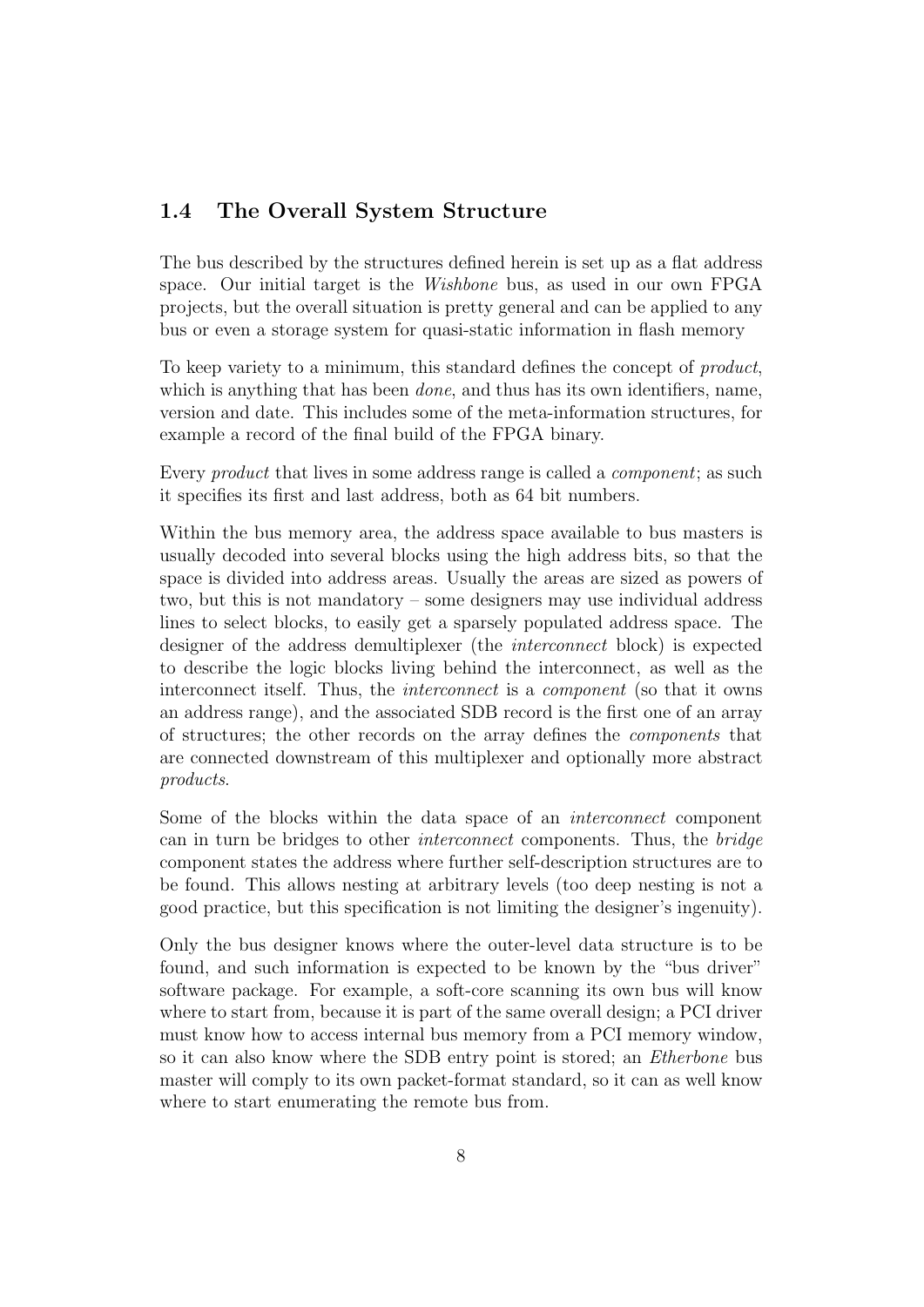We can therefore define a number of terms to build the self-description framework. What follows is the list of data structures and sub-structures defined by SDB. Each structure represents a specific abstraction: the name of the structure matches the SDB definition of the respective term:

#### **Product**

Every structure includes *product* fields, i.e. the vendor and device identifiers, version and date, and an UTF-8 name.

#### **Component**

A component is a *product* with an associated address range. Its structure lists the first and last valid addresses within the encompassing address space and includes a *product* structure. The addresses are relative to the hosting *interconnect*.

#### **Interconnect**

The *interconnect* is a *component* representing an address demultiplexer. The associated data structure is the first in an array of *product* descriptions; its specific fields are magic number, bus type, version and the number of structures in the array.

#### **Device**

The *device* component identifies a peripheral block, with its class, ABI version and bus-specific flags.

#### **Bridge**

The *bridge* component marks a memory area leading to a lower-level address demultiplexer (i.e. an *interconnect*). Its data structure declares the address where the self-description for the sub-bus is to be found, relative to the hosting *interconnect*.

#### **Integration**

The optional *integration* product describes an aggregate bus. It is a *product* record, not a *component*, in that it has no associated address range. This meta-information item can be used by a vendor to describe its particular combination of devices, interconnect, and address layout. For example, if an expansion card uses a number of stock devices combined with a stock interconnect, its driver can nonetheless recognize the aggregate device by the integration record.

The other term we need to to define is *controller*, which is listed separately because it doesn't match any data structure: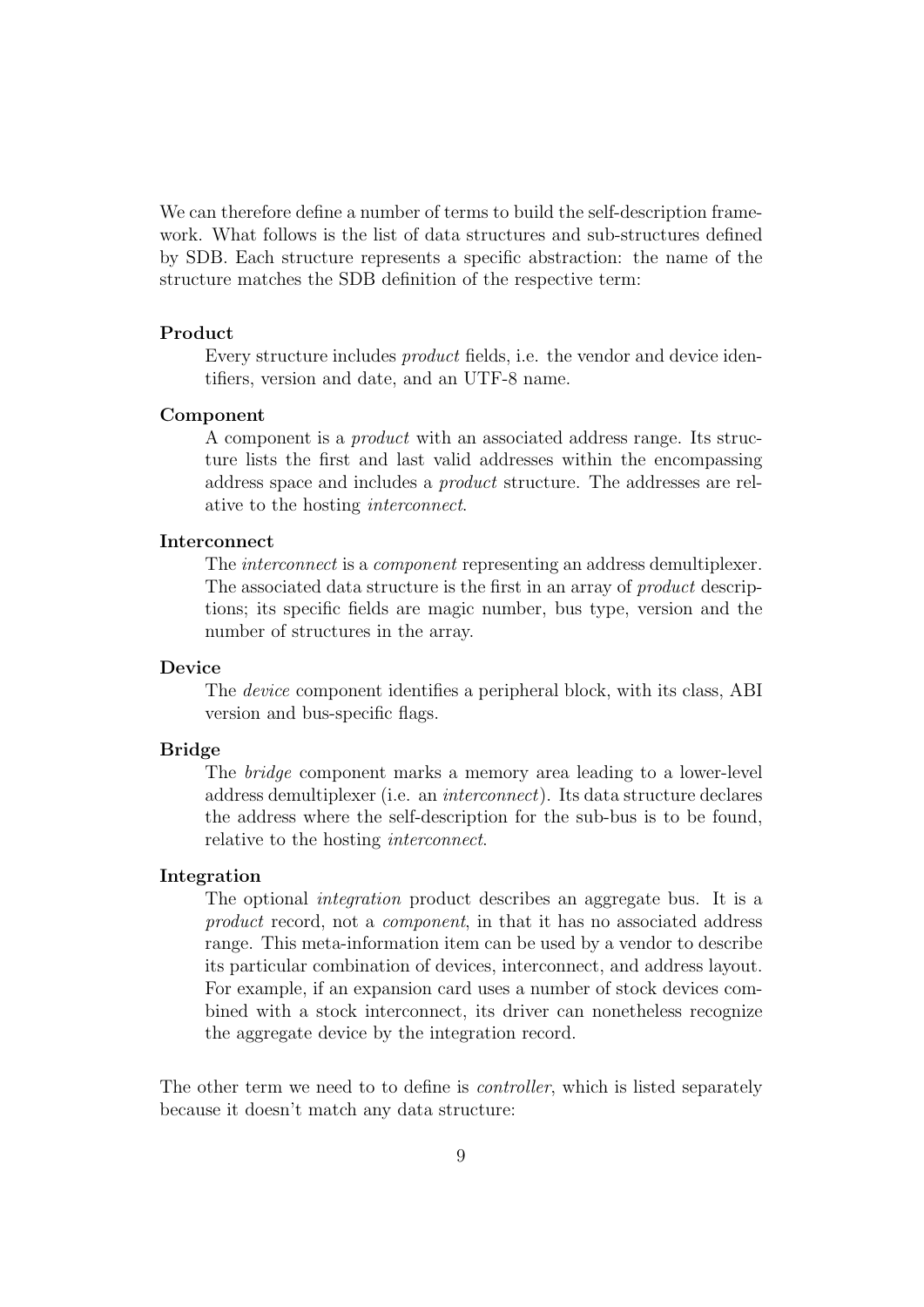#### **Controller**

The *controller* is a software abstraction, used in the host computer driving the bus (if any). The controller defines the methods to access its own bus and knows where the outer SDB array is found. There is no controller concept for soft-cores that self-scan their own address space.

### **1.5 Current Implementations**

The self-description mechanisms described here are already successfully used by the Etherbone project, whereas FPGA devices equipped with an Ethernet port allow external hosts to be bus masters in the internal Wishbone bus. The host computer can completely describe and access the remote bus(es) using the structures described here; by identifying each instantiated device it can also drive the remote peripherals without prior knowledge of the specific FPGA binary it is talking to.

The same mechanism is already part of the *White Rabbit PTP Core* and the outer-level FPGA designs that are being used in our synchronized I/O boards.

## **2 SDB Header Material**

This section includes the whole header file that defines the data structures. The header itself is included in the source code that accompanies this specification.

All fields and bits are explained in detail in later sections of this specification, but we prefer to show the meat straight at the beginning, before being lost in acronyms and gory details.

This header uses the Linux kernel coding style (e.g.: no typedef is used), but you can write it differently if you prefer – some of us already did – as long as the binary representation of the data matches this one.

```
/*
 * This is the official version 1.1 of sdb.h
 */
#ifndef __SDB_H__
#define __SDB_H__
```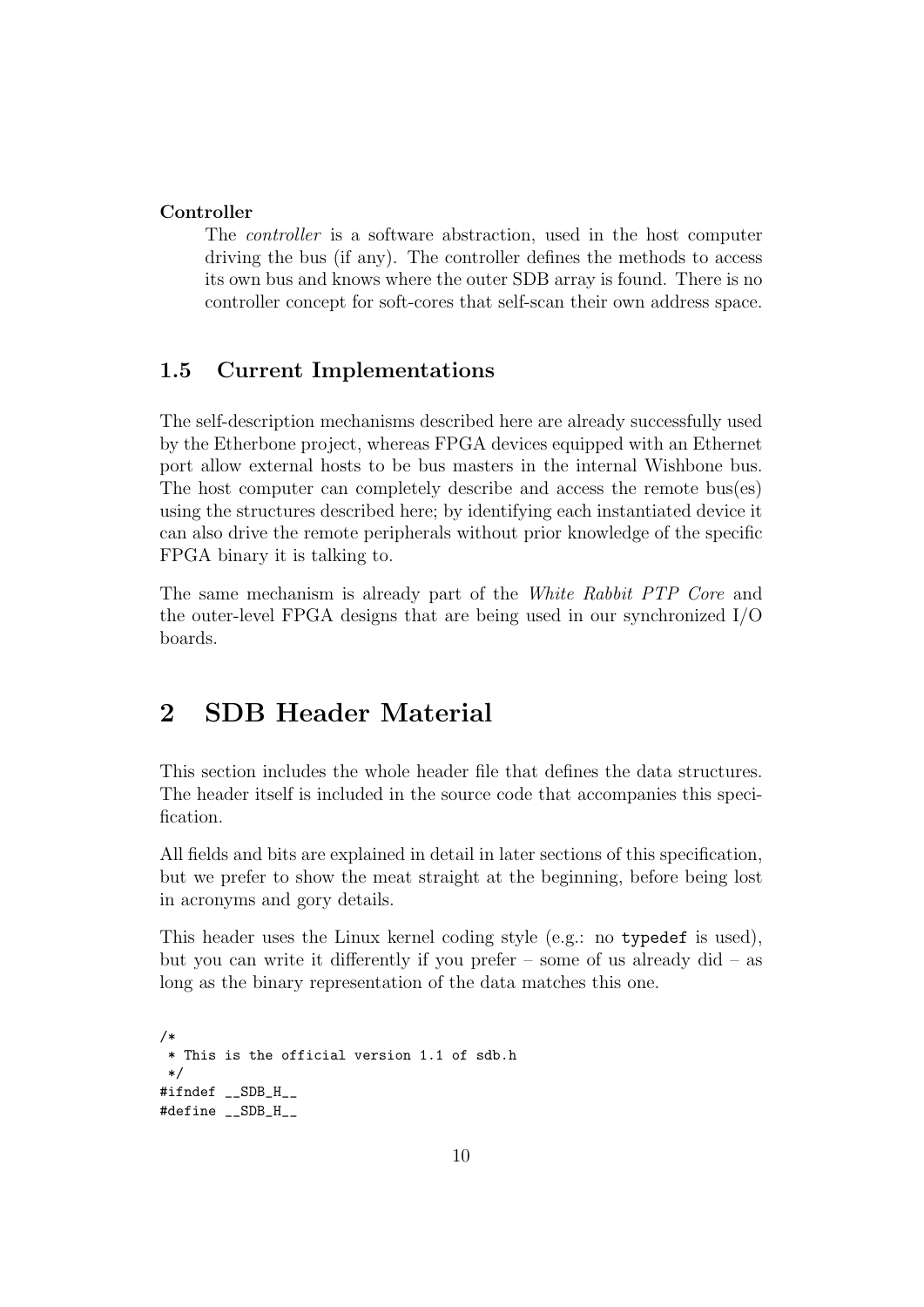```
#ifdef __KERNEL__
#include <linux/types.h>
#else
#include <stdint.h>
#endif
/*
 * All structures are 64 bytes long and are expected
 * to live in an array, one for each interconnect.
 * Most fields of the structures are shared among the
 * various types, and most-specific fields are at the
 * beginning (for alignment reasons, and to keep the
 * magic number at the head of the interconnect record
 */
/* Product, 40 bytes at offset 24, 8-byte aligned
 *
 * device_id is vendor-assigned; version is device-specific,
 * date is hex (e.g 0x20120501), name is UTF-8, blank-filled
 * and not terminated with a 0 byte.
 */
struct sdb_product {
       uint64_t vendor_id; /* 0x18..0x1f */
       uint32_t device_id; /* 0x20..0x23 */
       uint32 t version: /* 0x24..0x27 */
       uint32<sub>_</sub>t date; 4 \times 0x28...0x2b \times 140x25b + 160x2b + 160x2b + 160buint8_t name[19]; /* 0x2c..0x3e */
       uint8_t record_type; /* 0x3f */
};
/*
 * Component, 56 bytes at offset 8, 8-byte aligned
 *
 * The address range is first to last, inclusive
 * (for example 0x100000 - 0x10ffff)*/
struct sdb_component {
       uint64_t <br>addr_first; /* 0x08..0x0f */
       uint64_t <br>addr_last; /* 0x10..0x17 */
       struct sdb_product product; /* 0x18..0x3f */
};
/* Type of the SDB record */
enum sdb_record_type {
       sdb_type_interest = 0x00,
       sdb_type_device = 0x01,
       sdb_type_bridge = 0x02,
       sdb_type_interestion = 0x80,sdb_type\_repo\_url = 0x81,
```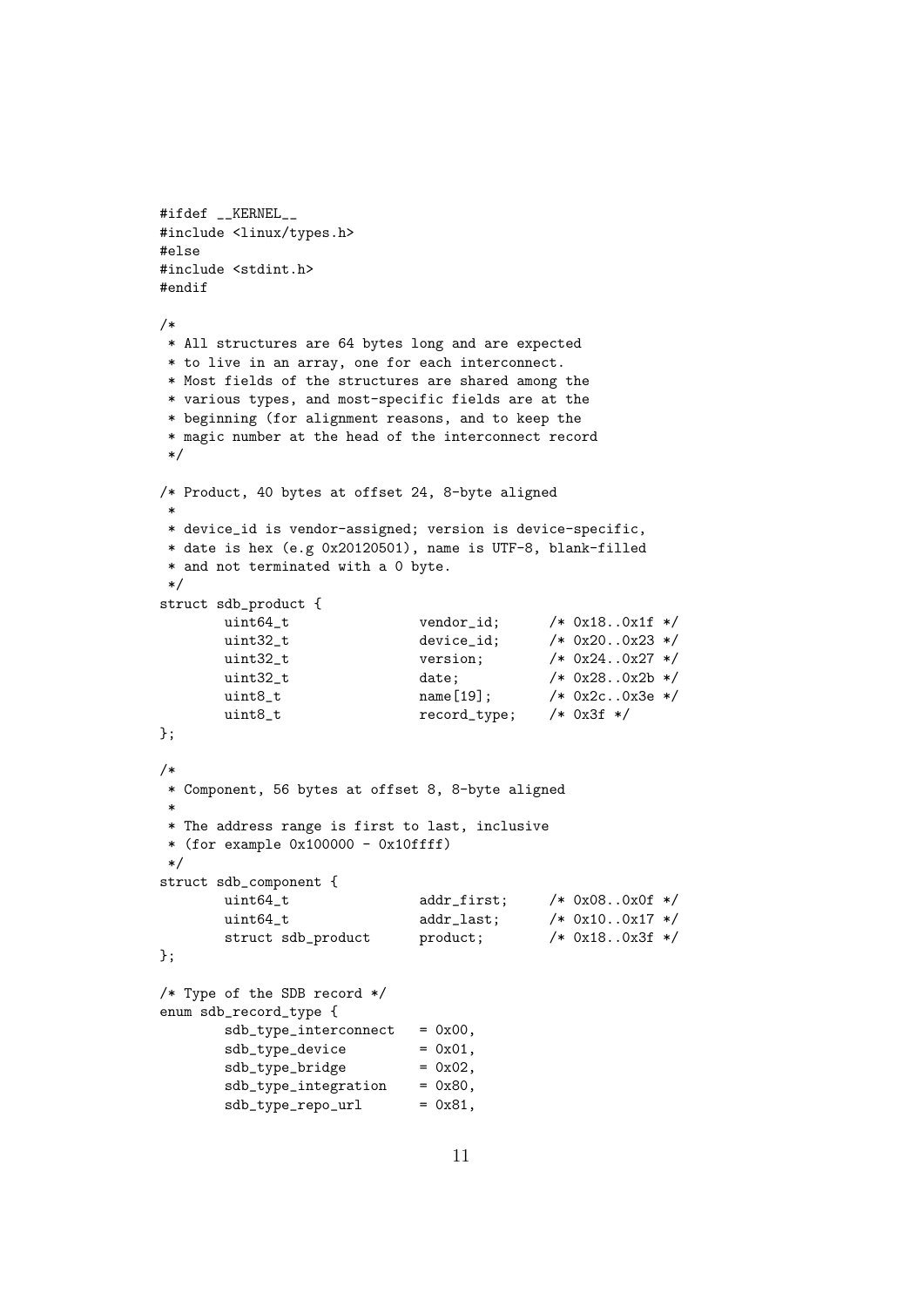```
sdb_type_synthesis = 0x82,sdb_type\rule{0.1cm}{0.0cm} = 0xFF,};
/* Type 0: interconnect (first of the array)
 *
 * sdb_records is the length of the table including this first
 * record, version is 1. The bus type is enumerated later.
 */
#define SDB_MAGIC 0x5344422d /* "SDB-" */
struct sdb_interconnect {
       uint32_t sdb_magic; /* 0x00-0x03 */
       uint16_t sdb_records; /* 0x04-0x05 */<br>uint8_t sdb_version; /* 0x06 */uint8_t sdb_version;
       uint8_t sdb_bus_type; /* 0x07 */
       struct sdb_component sdb_component; /* 0x08-0x3f */
};
/* Type 1: device
 *
 * class is 0 for "custom device", other values are
 * to be standardized; ABI version is for the driver,
 * bus-specific bits are defined by each bus (see below)
 */
struct sdb_device {
       uint16_t <br>abi_class; /* 0x00-0x01 */
       uint8_t <br>abi_ver_major; /* 0x02 */
       uint8_t <br>abi_ver_minor; /* 0x03 */
       uint32_t bus_specific; /* 0x04-0x07 */
       struct sdb_component sdb_component; /* 0x08-0x3f */
};
/* Type 2: bridge
 *
 * child is the address of the nested SDB table
 */
struct sdb_bridge {
       uint64_t sdb_child; /* 0x00-0x07 */
       struct sdb_component sdb_component; /* 0x08-0x3f */
};
/* Type 0x80: integration
 *
 * all types with bit 7 set are meta-information, so
 * software can ignore the types it doesn't know. Here we
 * just provide product information for an aggregate device
 */
struct sdb_integration {
       uint8_t reserved[24]; /* 0x00-0x17 */
```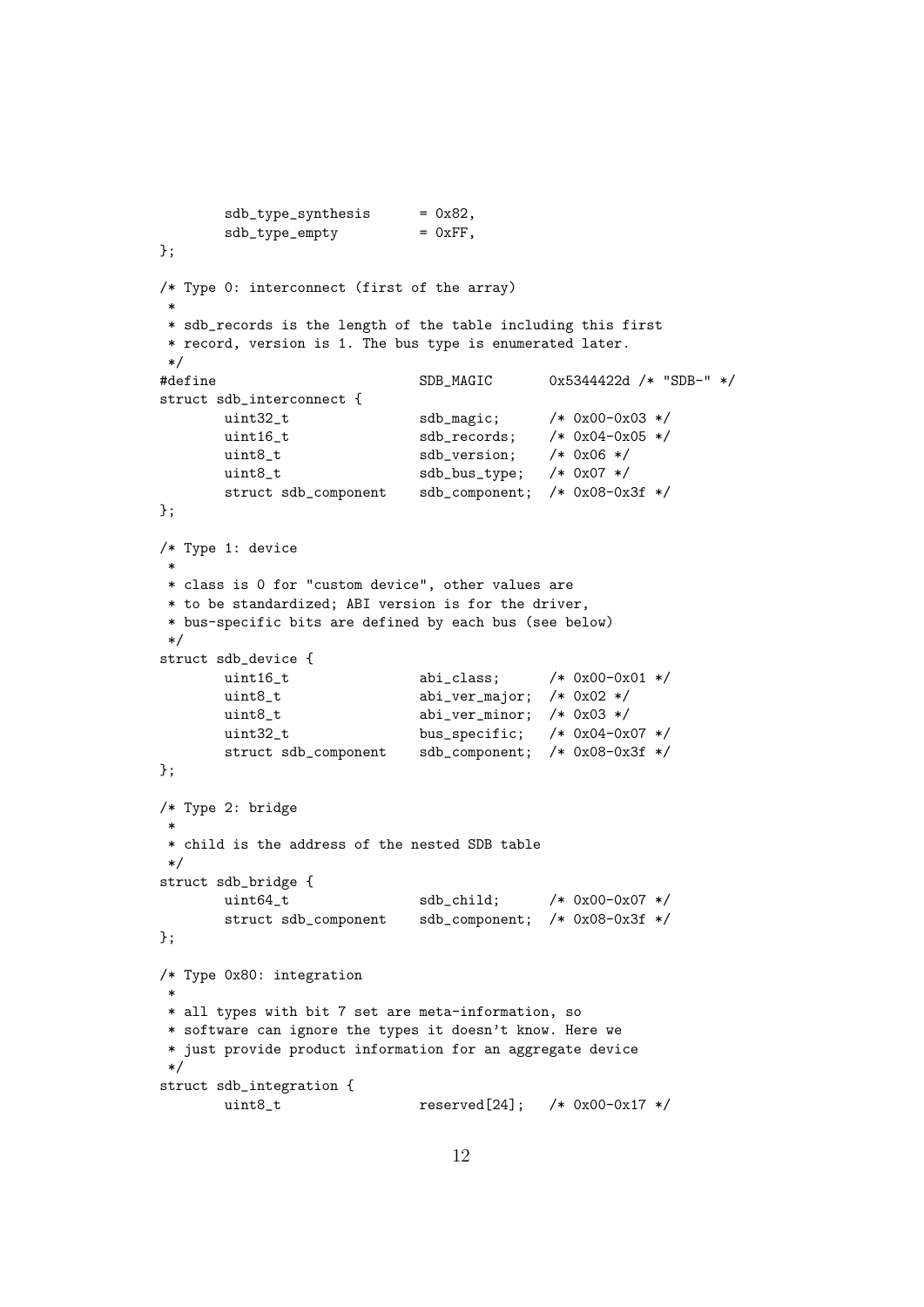```
struct sdb_product product; /* 0x08-0x3f */
};
/* Type 0x81: Top module repository url
 *
* again, an informative field that software can ignore
*/
struct sdb_repo_url {
      uint8_t repo_url[63]; /* 0x00-0x3e */
      uint8_t record_type; /* 0x3f */
};
/* Type 0x82: Synthesis tool information
 *
* this informative record
*/
struct sdb_synthesis {
      uint8_t syn_name[16]; /* 0x00-0x0f */
      uint8_t commit_id[16]; /* 0x10-0x1f */uint8_t tool_name[8]; /* 0x20-0x27 */
      uint32_t tool_version; /* 0x28-0x2b */
      uint32_t date; /* 0x2c-0x2f */
      uint8_t user_name[15]; /* 0x30-0x3e */
      uint8_t record_type; /* 0x3f */
\cdot/* Type 0xff: empty
 *
* this allows keeping empty slots during development,
* so they can be filled later with minimal efforts and
* no misleading description is ever shipped -- hopefully.
* It can also be used to pad a table to a desired length.
*/
struct sdb_empty {
      uint8_t reserved[63]; /* 0x00-0x3e */
      uint8_t record_type; /* 0x3f */
};
/* The type of bus, for bus-specific flags */
enum sdb_bus_type {
      sdb_wishbone = 0x00,sdb_data = 0x01,
};
#define SDB_WB_WIDTH_MASK 0x0f
#define SDB_WB_ACCESS8 0x01
#define SDB_WB_ACCESS16 0x02
#define SDB_WB_ACCESS32 0x04
#define SDB_WB_ACCESS64 0x08
```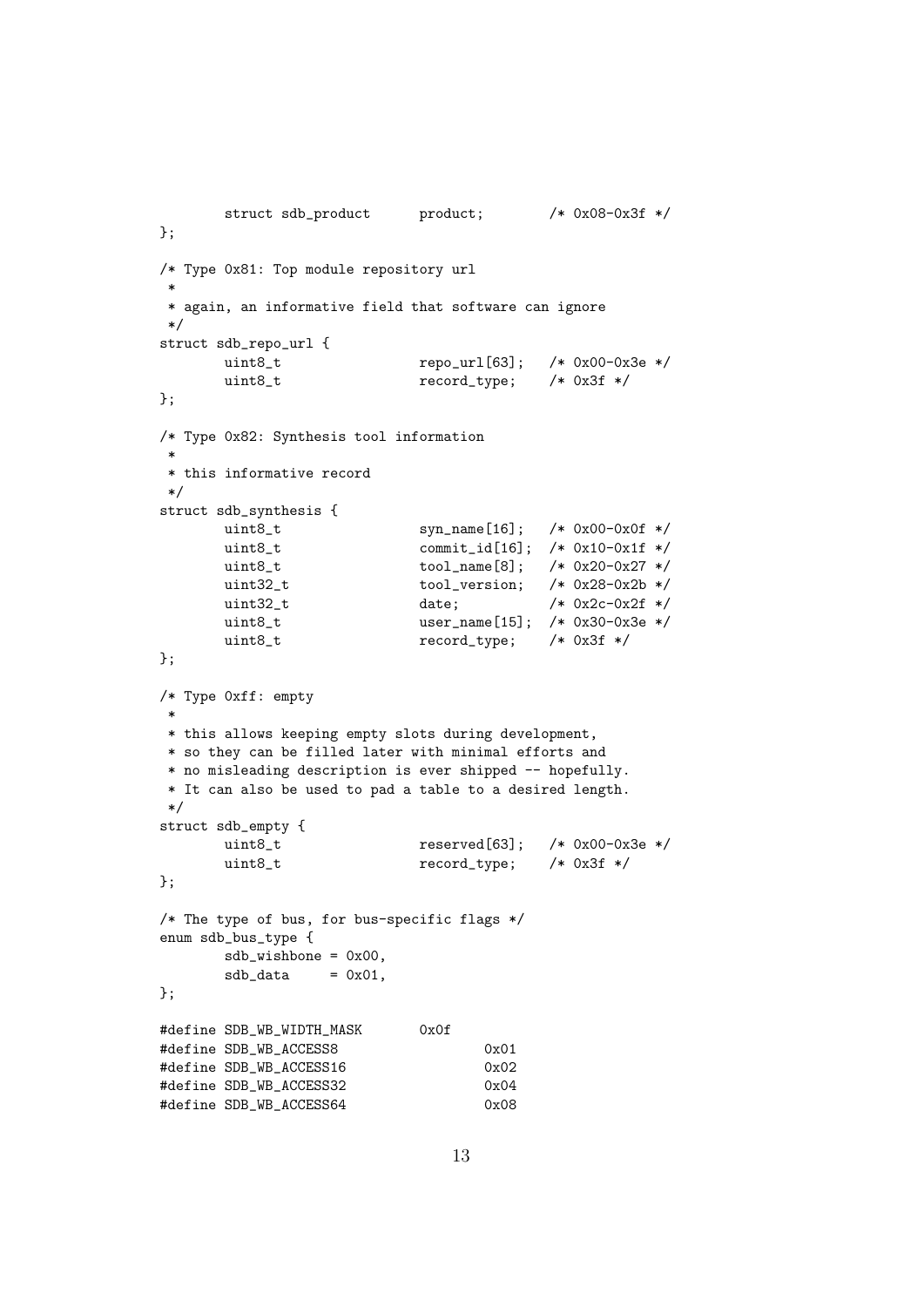| #define SDB_WB_LITTLE_ENDIAN | 0x80 |
|------------------------------|------|
| #define SDB DATA READ        | 0x04 |
| #define SDB DATA WRITE       | 0x02 |
| #define SDB DATA EXEC        | 0x01 |
| #endif $/*$ _SDB_H_ $*/$     |      |

## **3 Linux Kernel Model**

This sections describes the plans for integration of SDB in the Linux Kernel environment. The uninterested reader can skip over to the next chapter where we get back to the actual structures.

In our plans this self-description standard is tightly related with Linux device drivers, because most of our FPGA devices are going to be driven by a GNU/Linux host, whether over PCI, VME, or Etherbone.

Devices may appear and disappear during system lifetime: this happens when you load and remove the PCI driver (or instantiate an Etherbone peer), but also when you reprogram the FPGA with a different binary. Another issue is that the device drivers may either be concerned with the FPGA binary as a whole or be interested in each and every individual logic block; thus, the same GPIO logic block can be either driven by the host or ignored by it – because is is directly used by the soft-core within the synthesised binary.

### **3.1 Wb-core and Enumeration**

For the time being, let's call the bus *Wishbone*. This is definitely the first implementation we are using, and some specifics of byte-wide access need to be dealt with; so let's ignore generality in this description for the sake of completeness in a real use case (which, however, is still under development as I write this).

The bus management code is part of a kernel module called wb-core. The core includes bus scanning and enumeration logic, as well as the *match* function that mates devices and drivers, like every other Linux bus does.

When some piece of code detects a new bus, it registers the new bus instance, claiming to be the associated *controller*. In addition, the controller specifies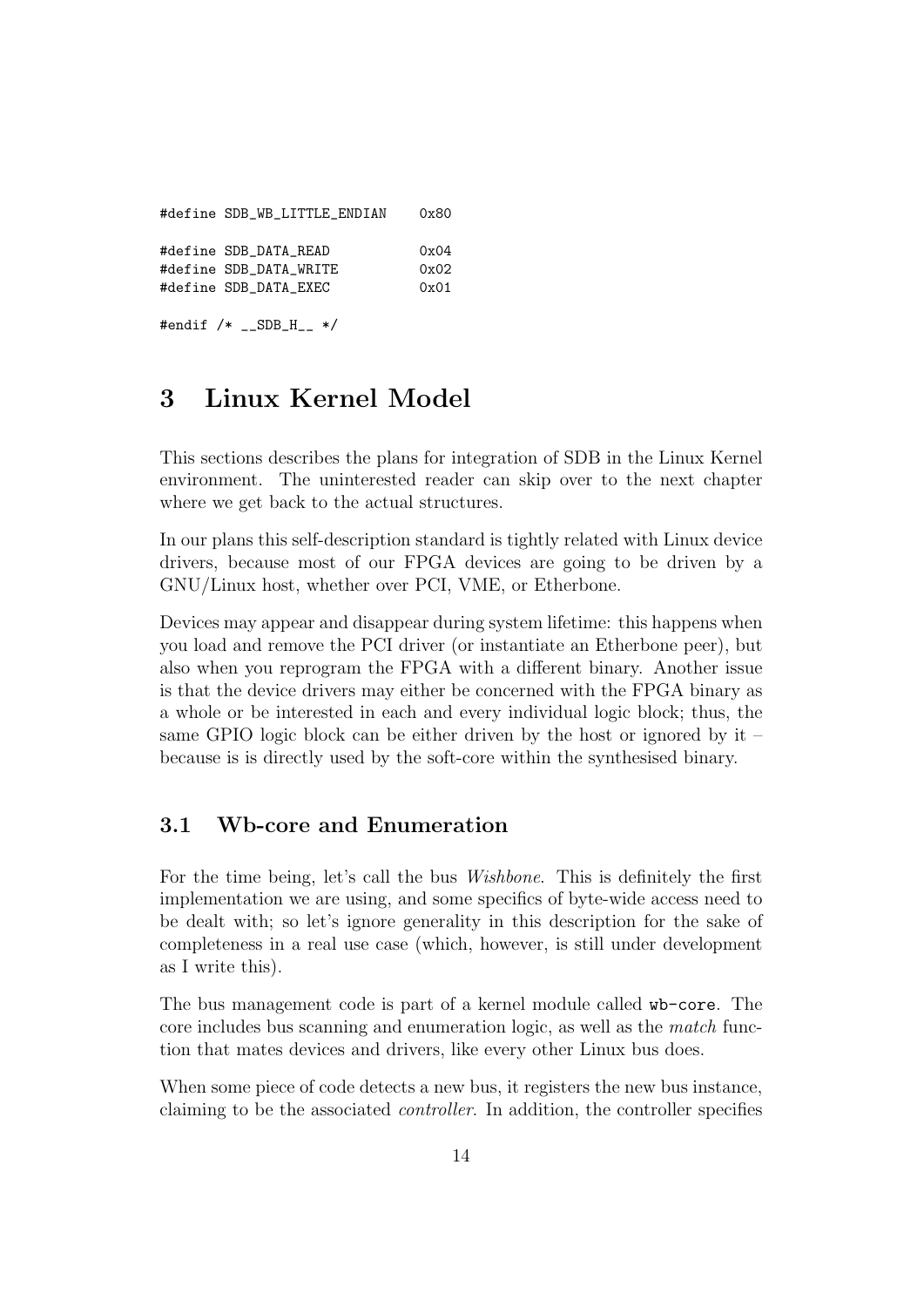the address where SDB records live. The bus and controller can be removed at any time, like you can remove a USB hub or a *Compact-PCI* bridge.

Such bus creation and removal typically happens when the PCI driver finds its own FPGA carrier board, or when the user notifies the system about a network address where the Etherbone protocol is supported.

The wishbone core starts enumerating the bus, using controller-provided operations for the individual I/O transactions; such enumeration begins at the known address that the controller declared. The controller implements such transactions in the proper way, by directly reading or writing PCI or VME memory, or by sending Etherbone frames, or whatever.

The first SDB record must be an *interconnect* record: thus, the first bytes at the SDB address are the magic number. If the magic number is not found, enumeration is aborted.

The *interconnect* record is the first in an array of SDB structures, and it declares how long the array is; each device then declares its own address range. SDB scanning is designed to never generate invalid memory accesses, but the first address must be externally provided, and the controller is responsible for providing a valid address for its own bus; then, non-SDB buses are handled by simply not finding the magic number (in this case we assume the bus designer willingly placed another value at that address, because the host controller is expected to be SDB-aware).

During enumeration, all SDB structures are scanned, and the core registers a device for each and any of those items. If a driver exists for the associated device, the kernel calls its own probe function, in the usual way. As an alternative, the driver may appear at a later time, or can be automatically loaded when the device is detected. Again, these operations follow sound Linux tradition: they are renown and safe.

As a special case, the probe function for a Wishbone driver can tell the controller to stop scanning the bus, by returning a specific non-zero value. When this happens, the core stops enumerating the bus – but the driver itself is allowed to register further devices or ask to scan sub-buses.

This feature is designed to allow multi-device blocks to be handled as a whole. If the FPGA design is a single complex object, with its own CPU inside and internally-driven peripherals, the Linux driver for the associated *interconnect* or *integration* record will get ownership of everything. This prevents the Linux host to probe for generic GPIO or UART drivers for the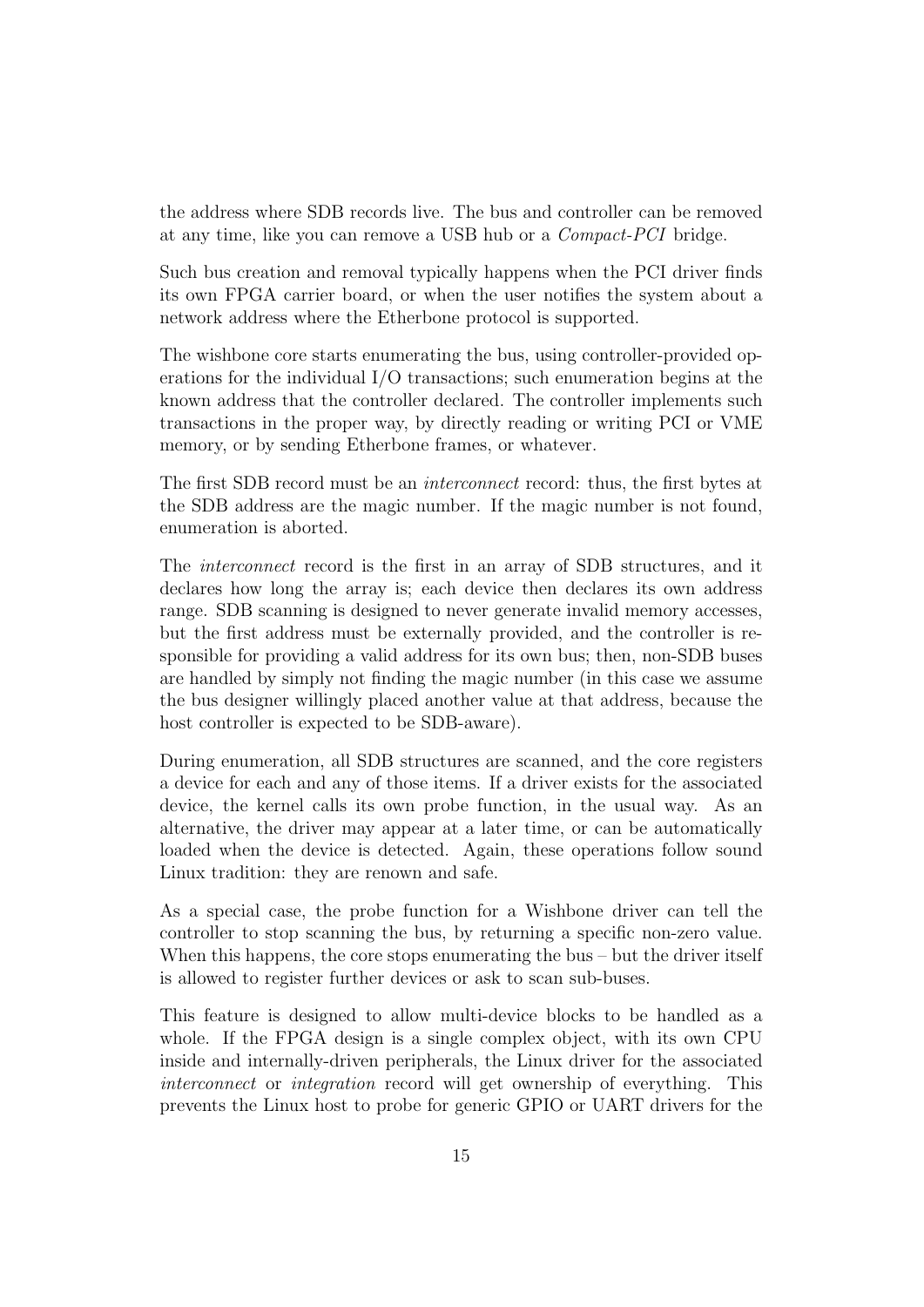internal cores, even if the designer of the outer logic block used generic cores internally.

Whenever this multi-device logic core is embedded in an outer bus, where host-accessible drivers live, such request to stop scanning only affects internal sub-devices; sibling cores are still normally enumerated. Finally, if the driver for the complex core wants to export some inner block to a host device driver (e.g., an internal GPIO block), it can still register some internal SDB records and keep other ones private, according to internal policies.

## **3.2 Accessing the Bus**

After the controller registered its own self-described bus and wb-core is done scanning and probing drivers, applications need a way to access those resources.

Whenever a driver has acquired ownership of a device, it also takes care of user access. Whether it registered GPIO pins, a tty device or a network interface, device access is not a problem of wb-core.

To allow generic user-space access to the bus, wb-core offers a char device interface, compatible with the API already in use within GSI. The char device is not created by default, but a *sysfs* attribute for the bus allows to instantiate it, with a user-provided name. With another *sysfs* attribute, user space can tell the core whether it wants complete control of the bus or only of those devices that are not yet driven, the latter behavior being the default. A wb-core system-wide parameter can be used to always create the char device, and even always granting whole-bus access without scanning and registering devices.

Unless it owns the whole bus, the char device returns EBUSY for all I/O operations that fall in an address space that belongs to a device driver. This is consistent with the user-space interfaces of *I2C-char* and *libgpio*; it is a good policy to prevent unexpected race conditions or other inconsistencies.

When user-space requests access to the whole bus, this forces unbinding of all the device drivers that are active over the bus. This is a shortcut over individually unbinding all drivers using *sysfs* device attributes. The system also supports a user-access mode by which the whole bus is available to user space without passing through the unbinding phase; this is meant as a debugging tool and must be used with great care.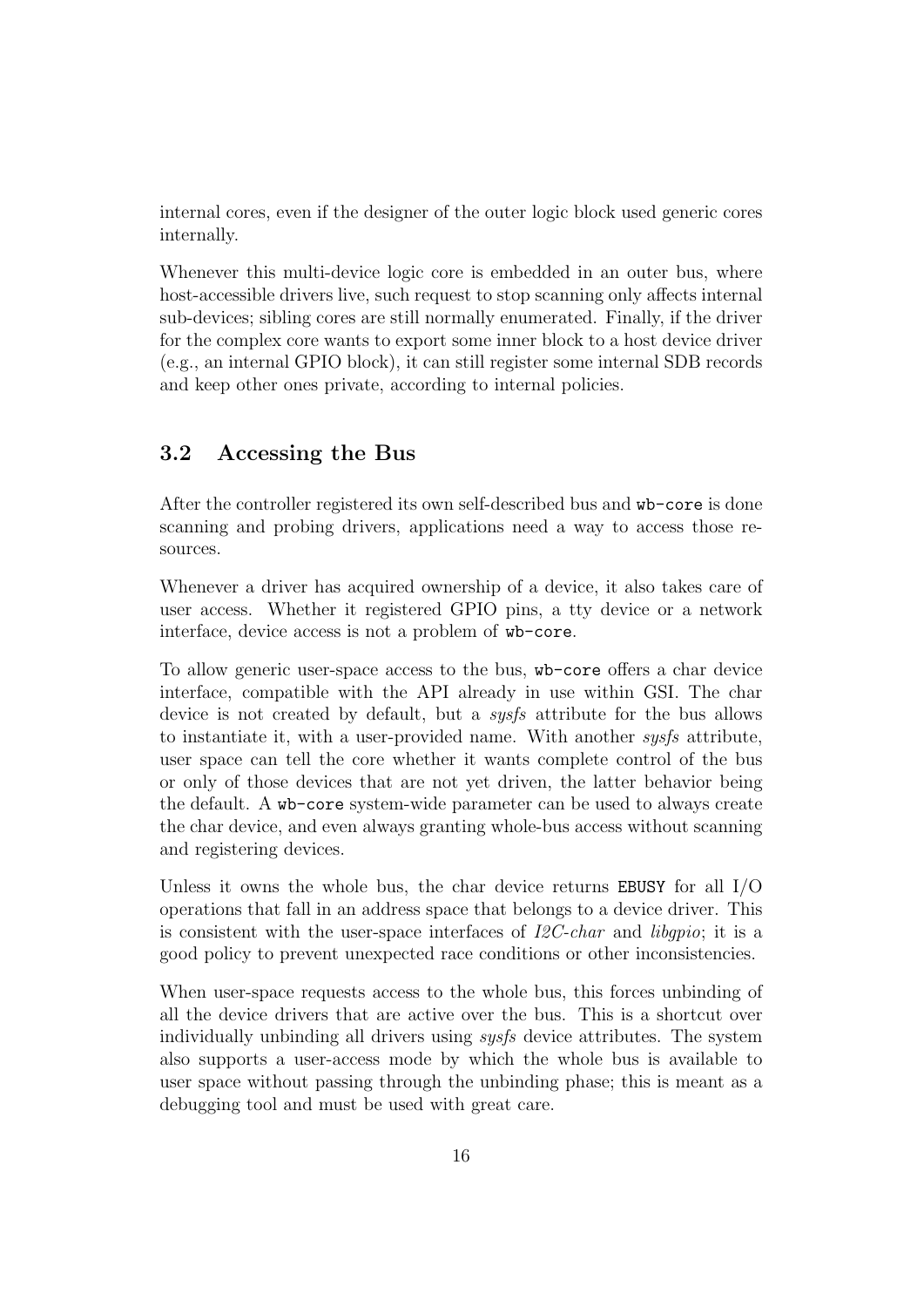## **3.3 Autoprobing Device Drivers**

In order to allow automatic loading of device drivers, not unlike what already is in place for PCI, USB and other widespread bus interfaces, we plan to add *modalias* support for wishbone and, later, for other SDB bus versions.

## **3.4 Storage Support**

Another use for SDB is a simple yet effective flash storage organization. SDB records can be used as a very simple file-system-like interface that can be parsed by a soft-core CPU with very little overhead. Use cases for such a storage file-system are almost read-only, but not completely: sometimes users need to update FPGA binary images or some calibration parameters. Such use doesn't require a complex filesystem with wear-levelling capabilities.

In our search for the state of the art, we didn't find small and simple filesystems that allow in-place replacement of files. We thus used SDB for that. In SDBFS, a file within a storage medium is just like a peripheral device within an address space. It can be read and written, but not moved or resized.

Thus, SDB defines storage as a bus type, where each record describes a file, with both a name and a numeric device or class identifier. Within SDB, bridge devices lend themselves to be used to represent directories, if needed, without any semantic change. This approach allows serious memory savings in soft-core programs that must both find whether they have a diagnostic channels in the form of a UART and whether they have been provided a configuration file, or other board-dependent parameters.

Another special use of this filesystem is for FMC flash devices: the standard mandates that the leading part of the flash includes IPMI information for the card; the driver for the carrier board is thus able to scan the trailing part of the device for the SDB magic and then register a filesystem that only spans the needed part of the flash, as defined at manufacture time (or by device-specific software).

A user-space program creates the SDB filesystem as an image file, it writes it using normal char-device MTD operations or other tools to move binary data. The filesystem can then be accessed on the storage medium by either user code or kernel code. Or by the microcontroller that lives inside the FPGA.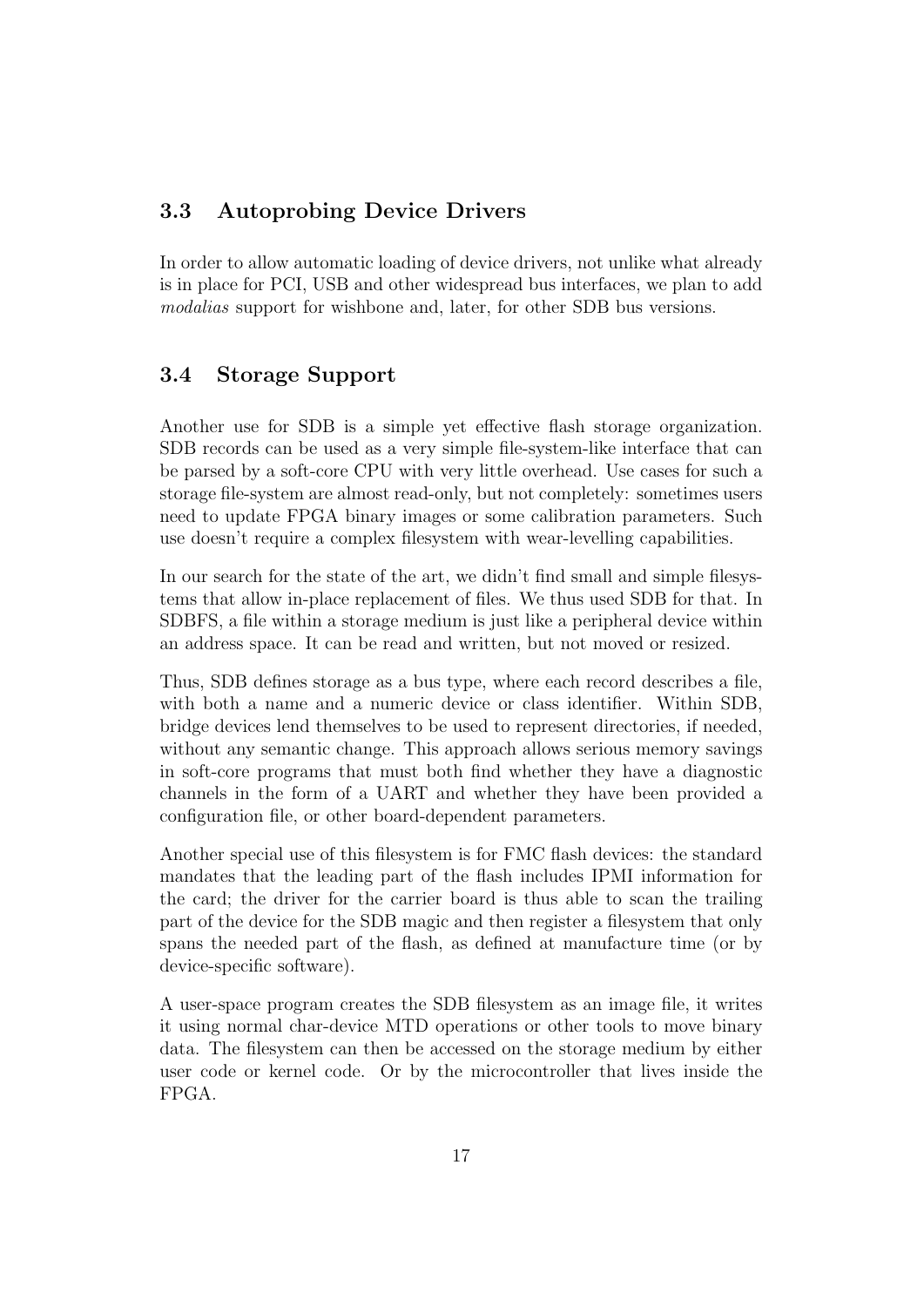The current *libsdbfs* can be built for either user-space, kernel-space or freestanding environments, and it costs around 1kB of compiled code on microcontrollers – though lacking support for subdirectories at this point.

## **4 SDB Structures**

This chapter defines the structures that are to be embedded in the address space of the target bus. The words **shall**, **must**, **should**, **may**, **can** have the usual normative meaning when used in bold face.

## **4.1 Definitions**

#### **SDB Structure**

A 64-byte memory area, located within the bus being described at a known address. The structure **must** bit 64-byte aligned and it **must** be readable with 32-bit I/O transactions. The bus **may** allow 64-bit, 16-bit and 8-bit access to the structure. Code reading the structure **should** use 32-bit transfers, and **can** use different sizes only when aware of the specifics of the bus.

#### **SDB Record**

A synonym for *SDB structure*.

#### **SDB Array or SDB Table**

An in-memory array of SDB records. The records **must** be contiguous with no intervening holes, and the table **must** be aligned at a 64-byte boundary. The first SDB structure in the array **must** be an *interconnect* record (for this reason, you **must** verify the *magic number* of the array before accessing any other location in the array.

#### **Record Type**

The last byte of every SDB structure (offset 0x3f) represents its type. When reading any SDB structure, unless it is the first in an array, software **must** check the *record type* before making sense of other fields. Designers **may** extend this specification with new record types, and software **must** ignore the structures whose type is not known to it.

#### **SDB Product**

A data structure hosted within some SDB records. Most currently defined record types are *products*.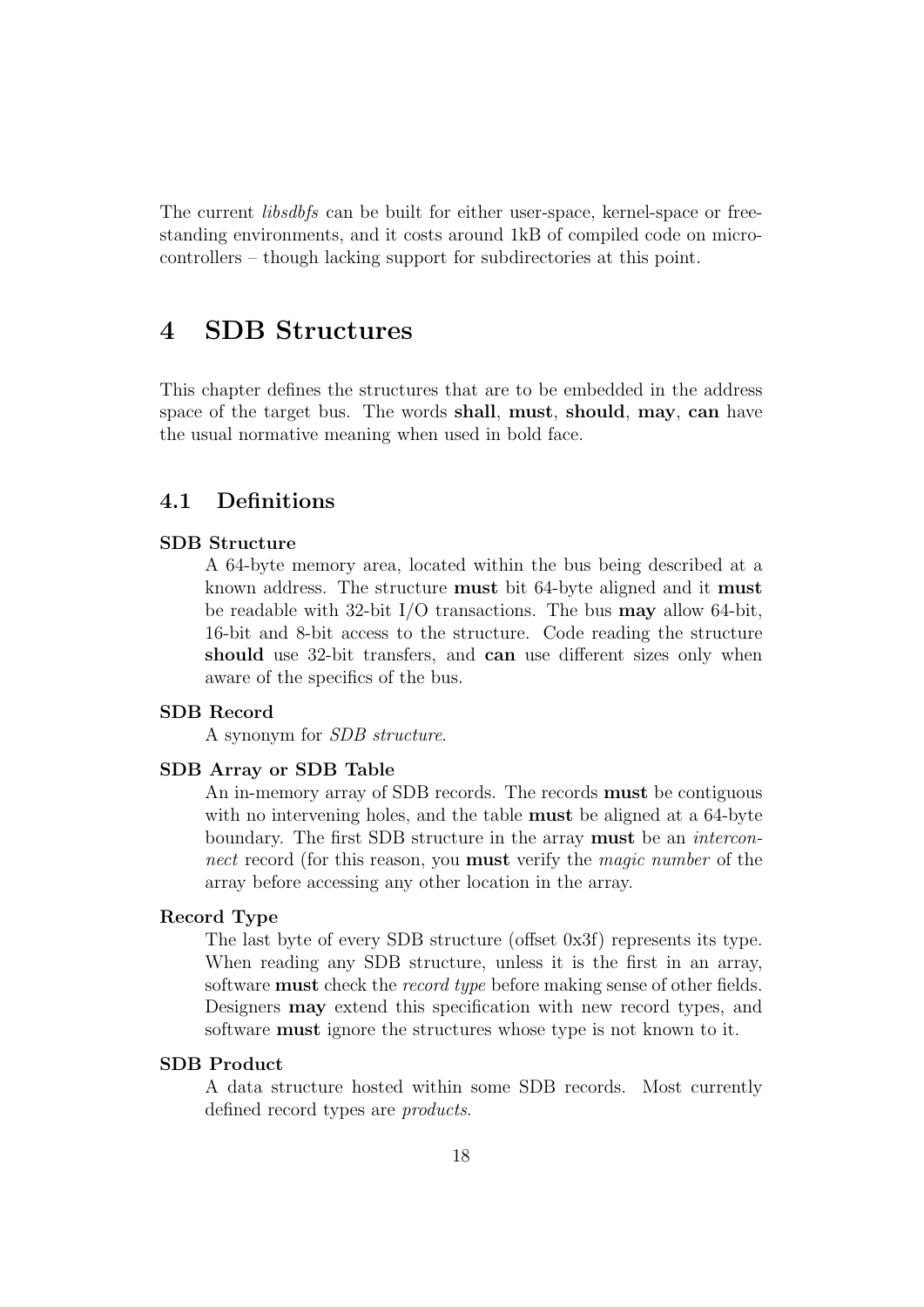## **SDB Component**

A data structure hosted within some SDB records. A *component* includes a *product* structure and defines an address range.

The following sections define the details of each structure.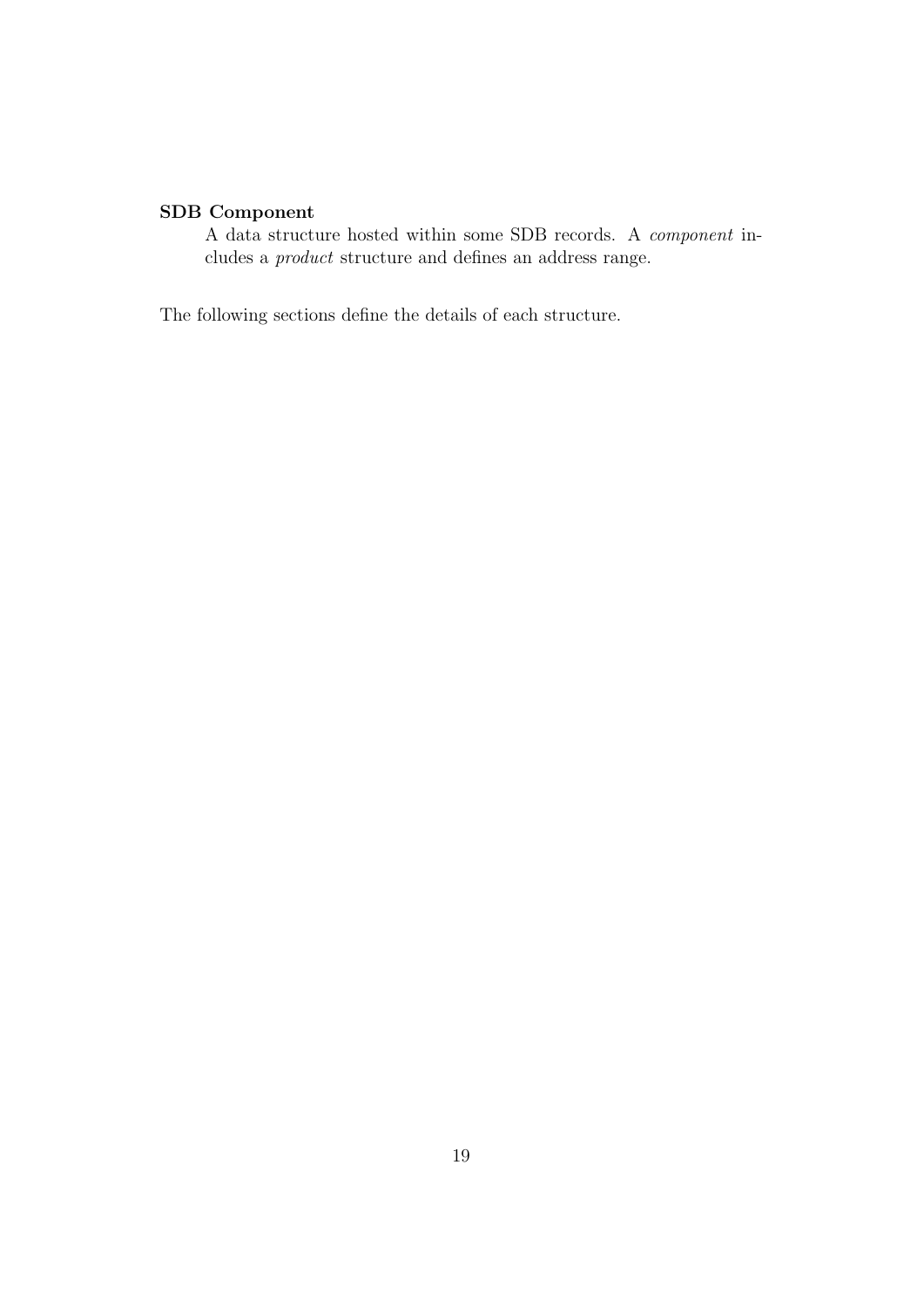## **4.2 SDB Product Structure**

The product is embedded in most currently-defined data structures. All multi-byte fields **must** be stored in big-endian byte order.

| 0x00 |                                 |                             |            |
|------|---------------------------------|-----------------------------|------------|
| 0x10 |                                 | $\ldots$ vendor $id \ldots$ |            |
| 0x20 | device_id version   date   name |                             |            |
| 0x30 |                                 | . name.                     | $\sqrt{T}$ |

Figure 1: The Product Structure

Table 1: SDB Product Structure (40 bytes, at offset 24)

| First | Last | Size           | Name        | Value | Description                                         |
|-------|------|----------------|-------------|-------|-----------------------------------------------------|
| 0x18  | 0x1f | 8              | vendor_id   |       | 64-bit vendor ID                                    |
| 0x20  | 0x23 | 4              | device_id   |       | 32-bit vendor specific device ID                    |
| 0x24  | 0x27 | $\overline{4}$ | version     |       | Vendor specific device version                      |
|       |      |                |             |       | number                                              |
| 0x28  | 0x2b | 4              | date        |       | The release date (hex format, eg.                   |
|       |      |                |             |       | 0x20120621)                                         |
| 0x2c  | 0x3e | 19             | name        |       | $\overline{\text{UTF-8}}$ device name, 0x20 filled, |
|       |      |                |             |       | without terminator                                  |
| 0x3f  | 0x3f |                | record_type |       | Record type byte (see Table 2)                      |

#### **vendor id**

This field provides a 64 bit field that identifies the vendor of the device. The vendor may be a company, an organization or an individual. The vendor name space is split in two halves; anybody **can** pick a vendor ID in the upper half (first bit set), and the 63 bits **must** be picked as a random number and **should** be used consistently in all designs by this vendor.

A registry is still needed to prevent collisions when using community developed designs from multiple sources, and one should be set up as you read this. Entities that want a more official vendor ID than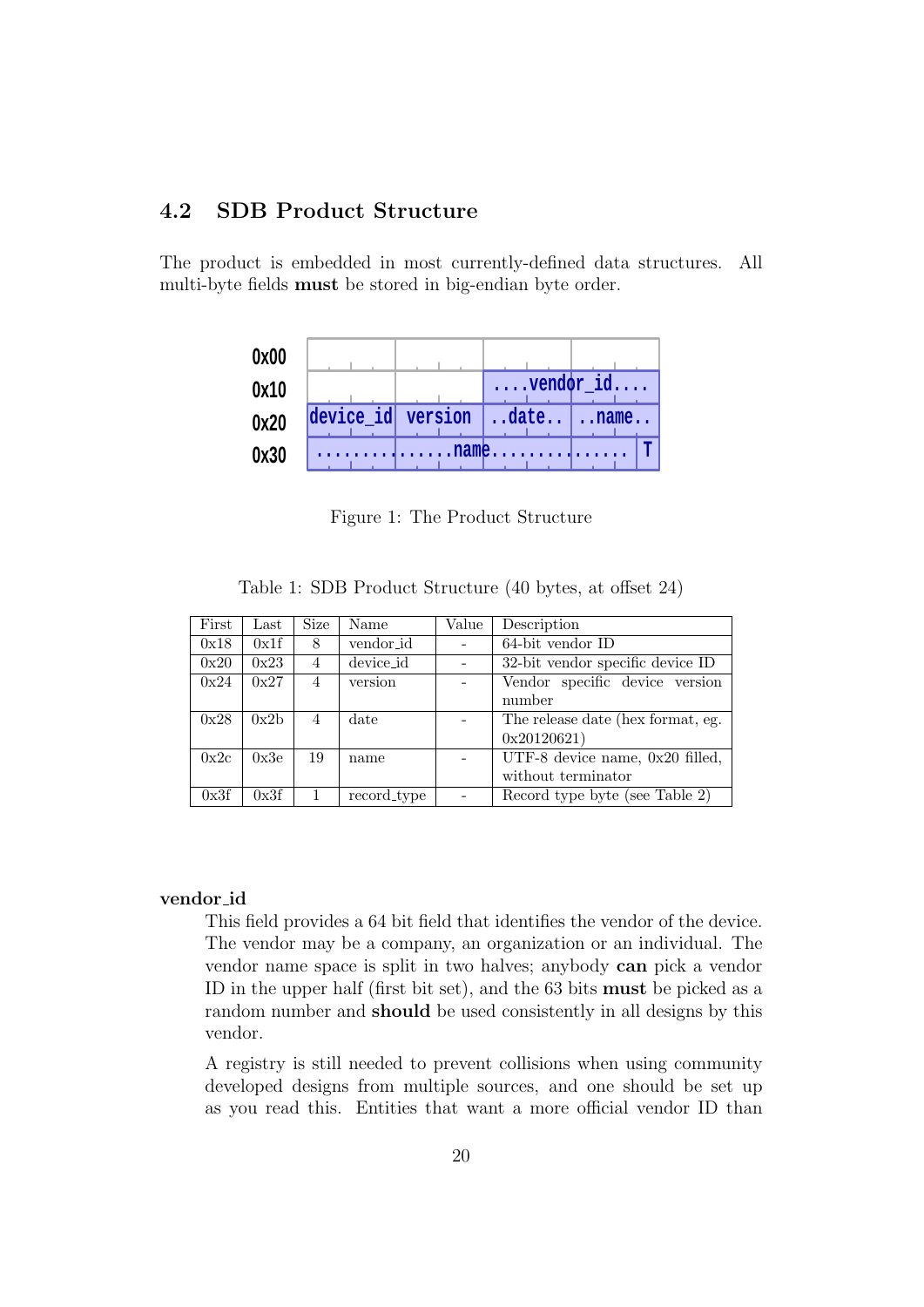a random number, **should** apply with the current registry using a number of their choice. Small numbers **should** be avoided, preferring more meaningful strings instead. The registry **should** reject numbers smaller than 12 bits, and **may** reject numbers according to policies other than collisions with other vendors.

#### **device id**

This field specifies a vendor-defined device ID for the device being described. Vendors are free to manage these 32 bits as they like, but they **should** use the same identifier for fully compatible implementations, using other fields like *version* and *date* to differentiate them.

#### **version**

This field specifies a vendor-defined version number for the device. Vendors **can** use the bits as they wish; for example, this **may** be used sequentially or **may** be derived from the information provided by the source code management in use for gateware source code.

#### **date**

Design/release date of the product. This **must** be either 0 (unspecified) or a 32-bit hex format number in the format 0xYYYYMMDD. For example, 0x20120621.

#### **name**

The UTF-8 name of the device. As long as the name fits in 19 bytes, designers are free to choose any string (e.g. both "UART" or "8250-like Serial" are valid names). The name **should** be a single word or an hyphenated word, avoiding spaces, because it **may** be used by driver software to generate pathnames. The string **must** start at offset 0 and **must** be feature value 0x20 (space) in all trailing bytes. It **must not** have a trailing zero byte.

#### **record type**

Since the product structure is at the end of the SDB record, it includes the type field. You can access the field from any SDB record, because all records feature the type byte at offset 0x3f. Software **must** verify this field before trying to make sense of any other field in the SDB record. There is a record type for each different SDB record, and the header file gives it a symbolic name through enum. The currently defined record types are listed in Table 2. New record types will most likely enter this specification over time, without the need to change the SDB version or overall layout. Users adding new record types **must** choose a yetunused value with the hight bit clear for *component* records (0-127);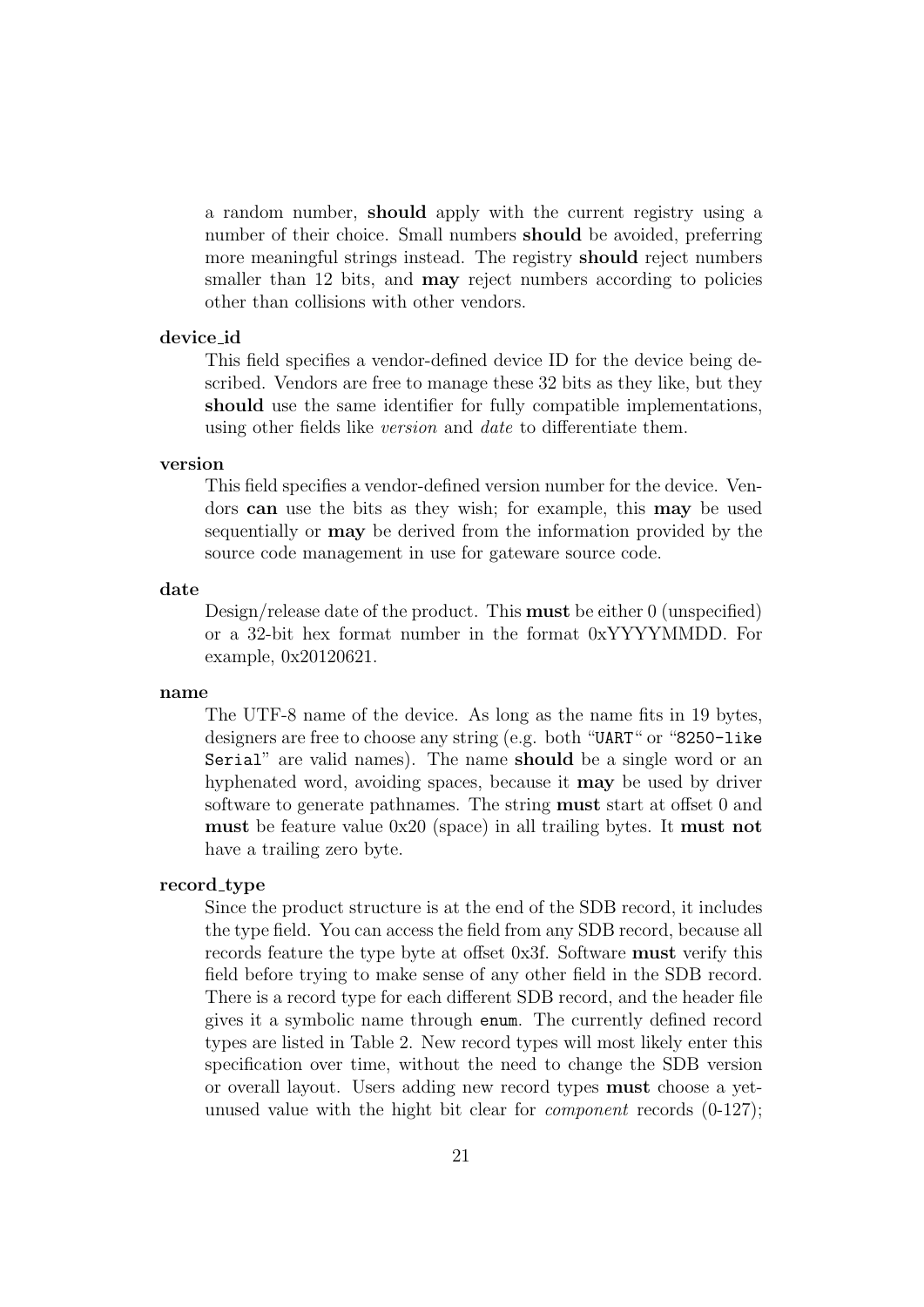users adding new record types of informative value (a *product* or a completely different structure) **must** choose a yet-unused value with the high bit set (128-255). Local or temporary uses **should** fall in the ranges 0x70-0x7f and 0xf0-0xfe. Software **should** report a warning when if finds an unknown record type in the range  $0x00-0x7f$  is found; unknown records in the range 0x80-0xff **can** be ignored silently.

| Name                  | Value       | Description                             |
|-----------------------|-------------|-----------------------------------------|
| sdb_type_interconnect | 0x00        | Interconnect record, first of a table   |
| sdb_type_device       | 0x01        | Device definition                       |
| sdb_type_bridge       | 0x02        | Bridge to a sub-bus                     |
|                       | $0x03-0x6f$ | Reserved for future types               |
|                       | $0x70-0x7f$ | Local/temporary use                     |
| sdb_type_integration  | 0x80        | Informative: integration structure      |
| sdb_type_repo_url     | 0x81        | Informative: repository location        |
| sdb_type_synthesis    | 0x80        | Informative: synthesis details          |
|                       | $0x83-0xcf$ | Reserved for future informative records |
|                       | $0xf0-0xfe$ | Local/temporary use                     |
| sdb_type_empty        | 0xff        | Empty record                            |

Table 2: SDB Record Types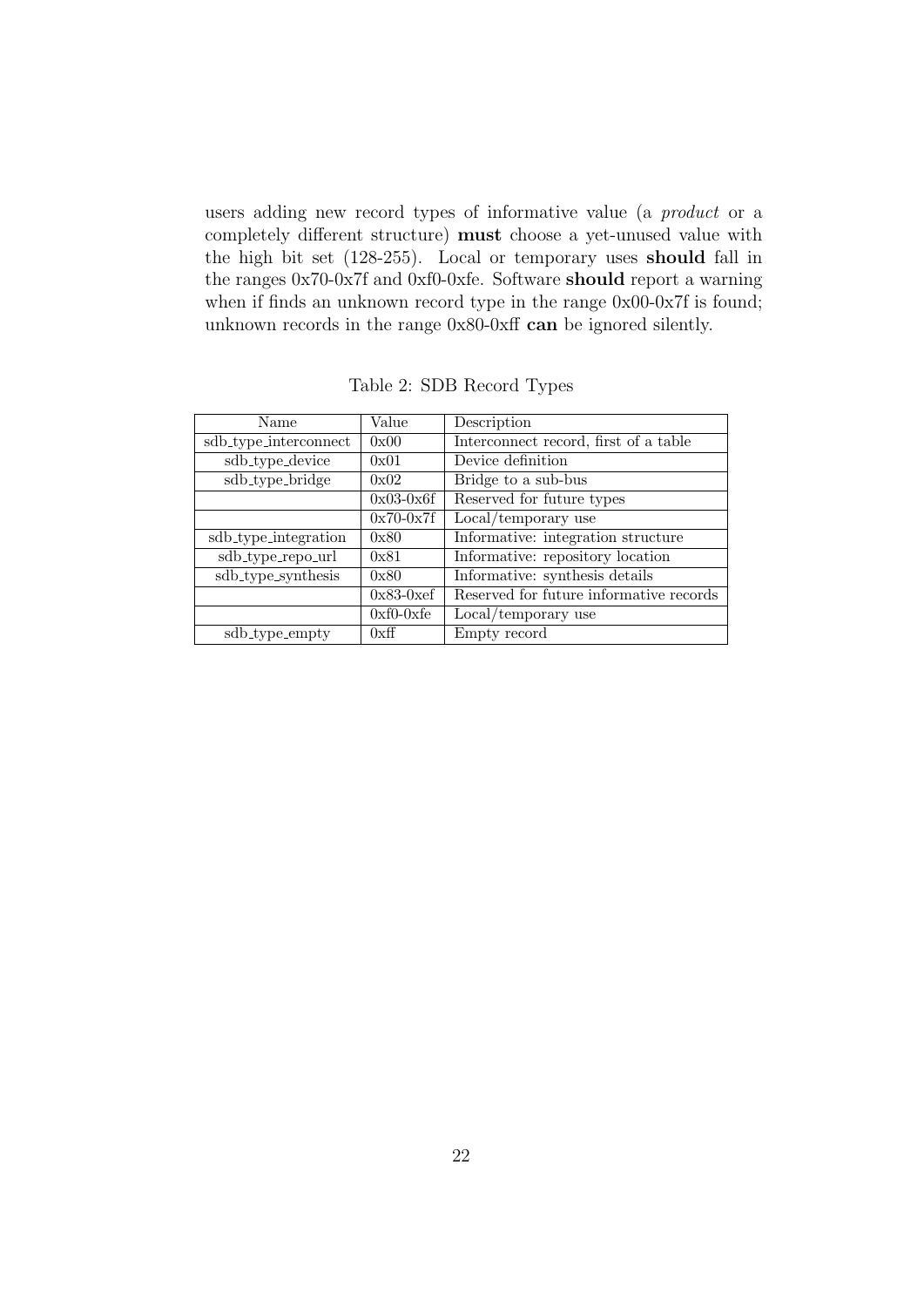## **4.3 SDB Component Structure**

The SDB Component is described by a data structure that includes *product* information. It provides information regarding the address space used by the component it describes.

| 0x00 |                                 | addr_first         |
|------|---------------------------------|--------------------|
| 0x10 | $\ldots$ addr $\lfloor$ last    | $ \dots$ vendor_id |
| 0x20 | device_id version   date   name |                    |
| 0x30 |                                 |                    |

Figure 2: The Component Structure

Table 3: SDB Component Structure (56 bytes, at offset 8)

| First | $\operatorname{Last}$ | Size | Name       | Value | Description                    |
|-------|-----------------------|------|------------|-------|--------------------------------|
| 0x08  | 0x0f                  | 8    | addr_first |       | The first valid address of the |
|       |                       |      |            |       | component                      |
| 0x10  | 0x17                  | 8    | addr_last  |       | The last valid address of the  |
|       |                       |      |            |       | component                      |
| 0x18  | 0x3f                  | 40   | product    |       | SDB Product structure (see Ta- |
|       |                       |      |            |       | ble 1                          |

#### **addr first**

The field **must** represent the first byte address that belongs to this component, within the encompassing bus. If the address bits in the bus are less than 64, the unused most significant bits must be cleared.  $(e.g.: 0x0000.0000.0400.0000)$ 

#### **addr last**

The field **must** represent the last byte address that belongs to this component, within the encompassing bus. If the address bits in the bus are less than 64, the unused most significant bits must be cleared. (e.g.: 0x0000.0000.0400.ffff). This field **must not** represent the first invalid address (e.g.: 0x0000.0000.0401.0000).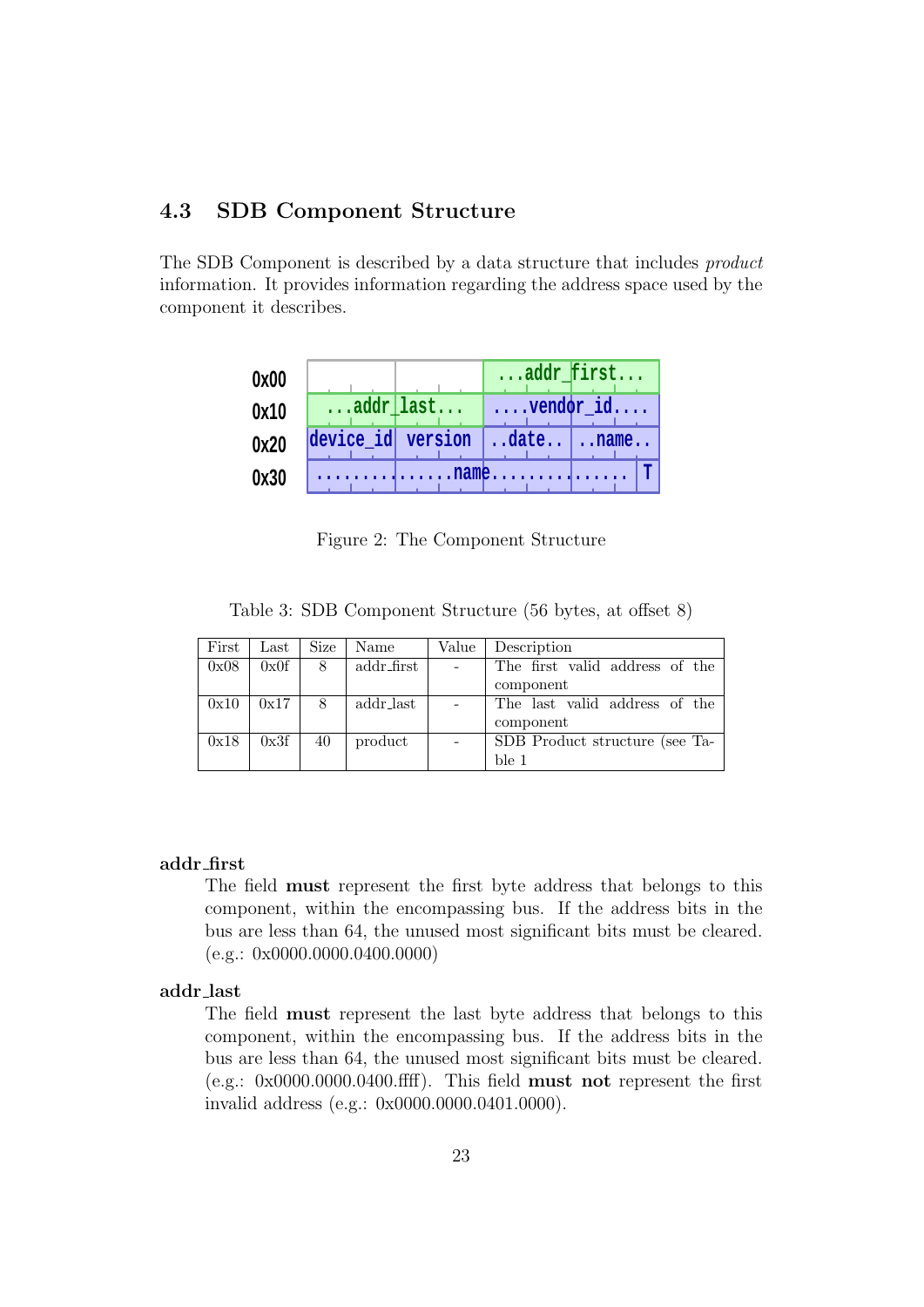#### **product**

This is the embedded 40 byte product info structure as described in Table 1.

## **4.4 SDB Records**

This subsection describes the currently defined SDB records that build an SDB array. These structures must be instantiated by designers for each logic block in their design and compiled into a contiguous SDB table, placed at a known address in the bus memory. Most of these structures include a *component* structure or a *product* structure, and the rules for the respective fields apply.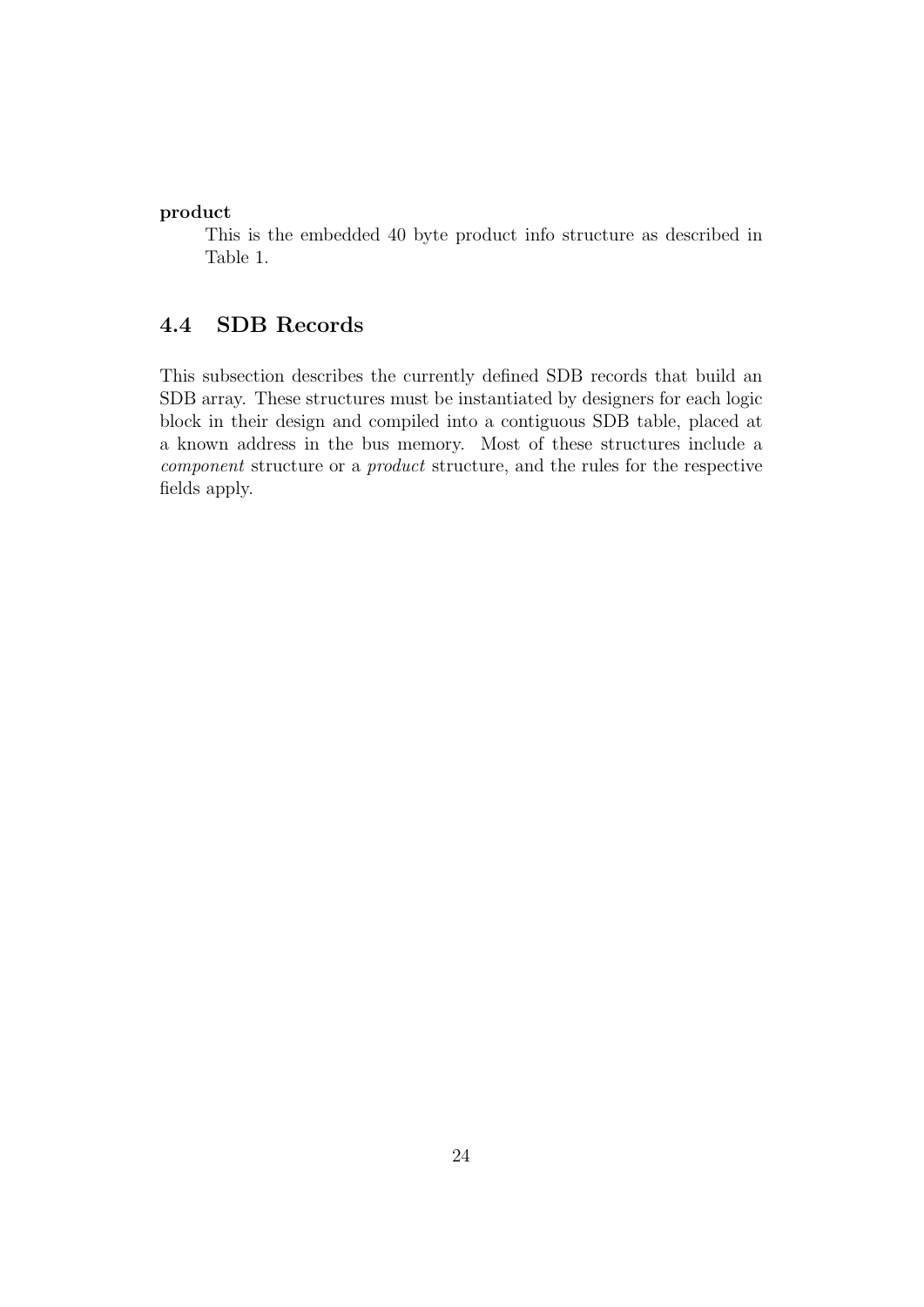### **4.4.1 SDB Interconnect**

The *interconnect* record describes the overall bus or bus subset. Every SDB table **must** feature such structure as first one in the array.

| 0x00 | magic | $ nrec V B $ addr first                          |
|------|-------|--------------------------------------------------|
| 0x10 |       | $\ldots$ addr [last   $\ldots$ vendor _id        |
| 0x20 |       | $ {\text{device}_id} $ version $ $ date $ $ name |
| 0x30 |       | . name. T                                        |

Figure 3: The Interconnect Structure

|  | Table 4: SDB Interconnect Record (64 bytes, type 0x00) |  |  |  |
|--|--------------------------------------------------------|--|--|--|
|  |                                                        |  |  |  |

| First | $\operatorname{Last}$ | Size           | Name          | Value      | Description               |
|-------|-----------------------|----------------|---------------|------------|---------------------------|
| 0x00  | 0x03                  | 4              | sdb_magic     | 0x5344422D | "SDB-", used to verify a  |
|       |                       |                |               |            | table is actually there   |
| 0x04  | 0x05                  | $\mathfrak{D}$ | sdb_records   |            | Number of records in this |
|       |                       |                |               |            | SDB table (including this |
|       |                       |                |               |            | one)                      |
| 0x06  | 0x06                  |                | sdb_version   |            | SDB format version. Cur-  |
|       |                       |                |               |            | rently 1                  |
| 0x07  | 0x07                  |                | sdb_bus_type  |            | The bus type for all com- |
|       |                       |                |               |            | ponents in the table      |
| 0x08  | 0x3f                  | 56             | sdb_component |            | SDB Component struc-      |
|       |                       |                |               |            | ture (see Table 3)        |

#### **sdb magic**

The field **must** be set to 0x5344422D. If you use a similar data structure but choose to not fully comply to this standard, you **must** use a different magic number.

## **sdb records**

This field specifies the number of records in the table. It **must** include this very record in the count, and the whole address range (this number multiplied by 64 bytes) **must** be accessible. Note that the array **may** include empty records at any position.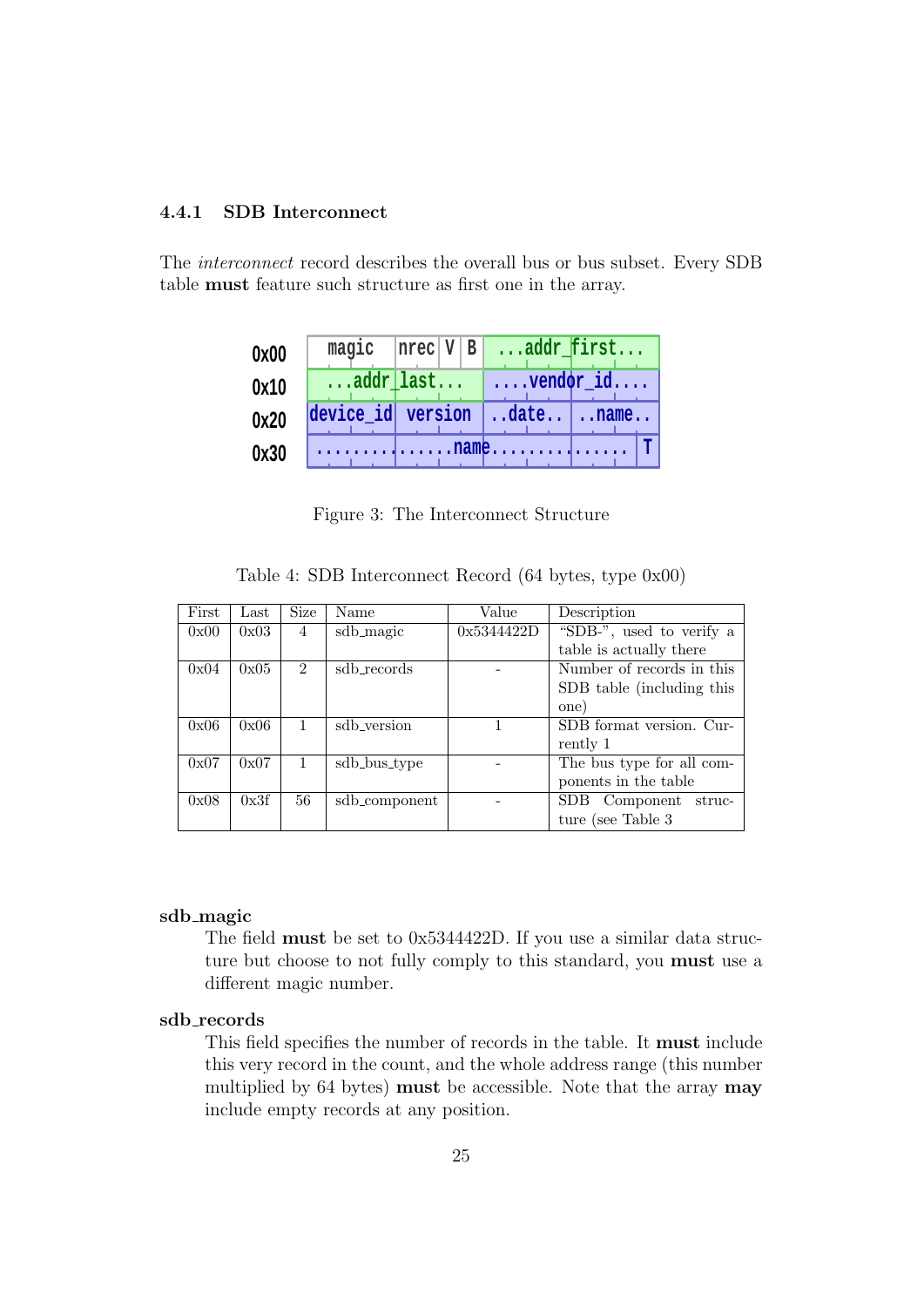#### **sdb version**

This is the record format version. In the current version of the specification this is the value 0x01. If software finds an unknown version number it **must** abort enumeration.

#### **sdb bus type**

This field specifies the bus type. This field is used when decoding the bus specific information inside a device record (see below). All records in the array share the same bus type, bus-specific bits in each device declare the details for data access.

Table 5 lists the currently defined types.

#### **sdb component**

An interconnect record describes a *component*, so it embeds a component structure. The *type* field in the component is 0x00.

| Name     | Value | Description                       |
|----------|-------|-----------------------------------|
| WishBone | 0x00  | Specifies a Wishbone bus type,    |
|          |       | as commonly used in FPGAs         |
| Storage  | 0x01  | Specifies use of SDB records as a |
|          |       | simple filesystem                 |

Table 5: SDB Bus Types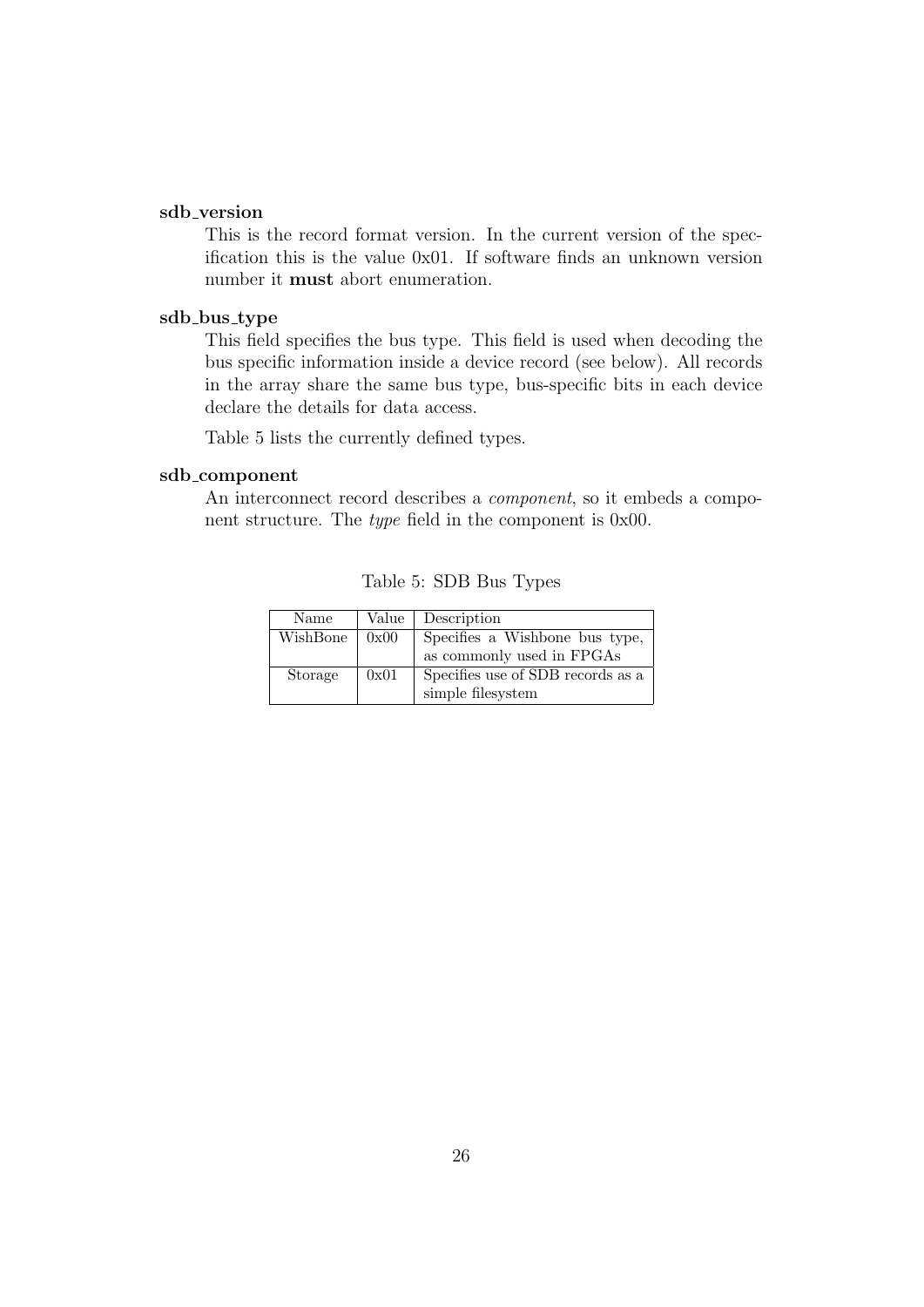#### **4.4.2 Device Record**

This record type describes a single device or logic block mapped into the memory of the bus. In a compliant implementation, one device record **should** exist for each device that is connected to the bus. Users **may** choose to aggregate a complex device under a single description record. The structure of the device record is shown below in Table 6.

| 0x00 | class $A   a   bus-spec   addr_first$                             |  |  |  |  |
|------|-------------------------------------------------------------------|--|--|--|--|
| 0x10 | $\ldots$ addr $\lfloor$ last $\lfloor \ldots$ vendor $\lfloor$ id |  |  |  |  |
| 0x20 | device_id version date name                                       |  |  |  |  |
| 0x30 | . name. T                                                         |  |  |  |  |

Figure 4: The Device Structure

|  |  | Table 6: SDB Device Record (64 bytes, type 0x01) |  |
|--|--|--------------------------------------------------|--|
|  |  |                                                  |  |

| First | $\operatorname{Last}$ | Size           | Name          | Value | Description                        |
|-------|-----------------------|----------------|---------------|-------|------------------------------------|
| 0x00  | 0x01                  | $\overline{2}$ | abi_class     |       | The ABI class of the device $(0 =$ |
|       |                       |                |               |       | Custom Device)                     |
| 0x02  | 0x02                  |                | abi_ver_major |       | The ABI major version              |
| 0x03  | 0x03                  | 1              | abi_ver_minor |       | The ABI minor version              |
| 0x04  | 0x07                  | $\overline{4}$ | bus_specific  |       | Bus specific field (flags)         |
| 0x08  | 0x3f                  | 56             | sdb_component |       | SDB Component Info structure       |

#### **abi class**

The ABI class, if not 0, tells the kind of standard interface that the device provides. This allows a single driver to deal with compatible devices designed by different vendors, not unlikely PCI or USB classes. Currently, no ABI class is defined. Designers **should** use 0 here, until an official SDB class registry exists.

#### **abi ver major**

This is the major version number of the ABI class. Standard interfaces are not compatible between major version changes. If the class is 0,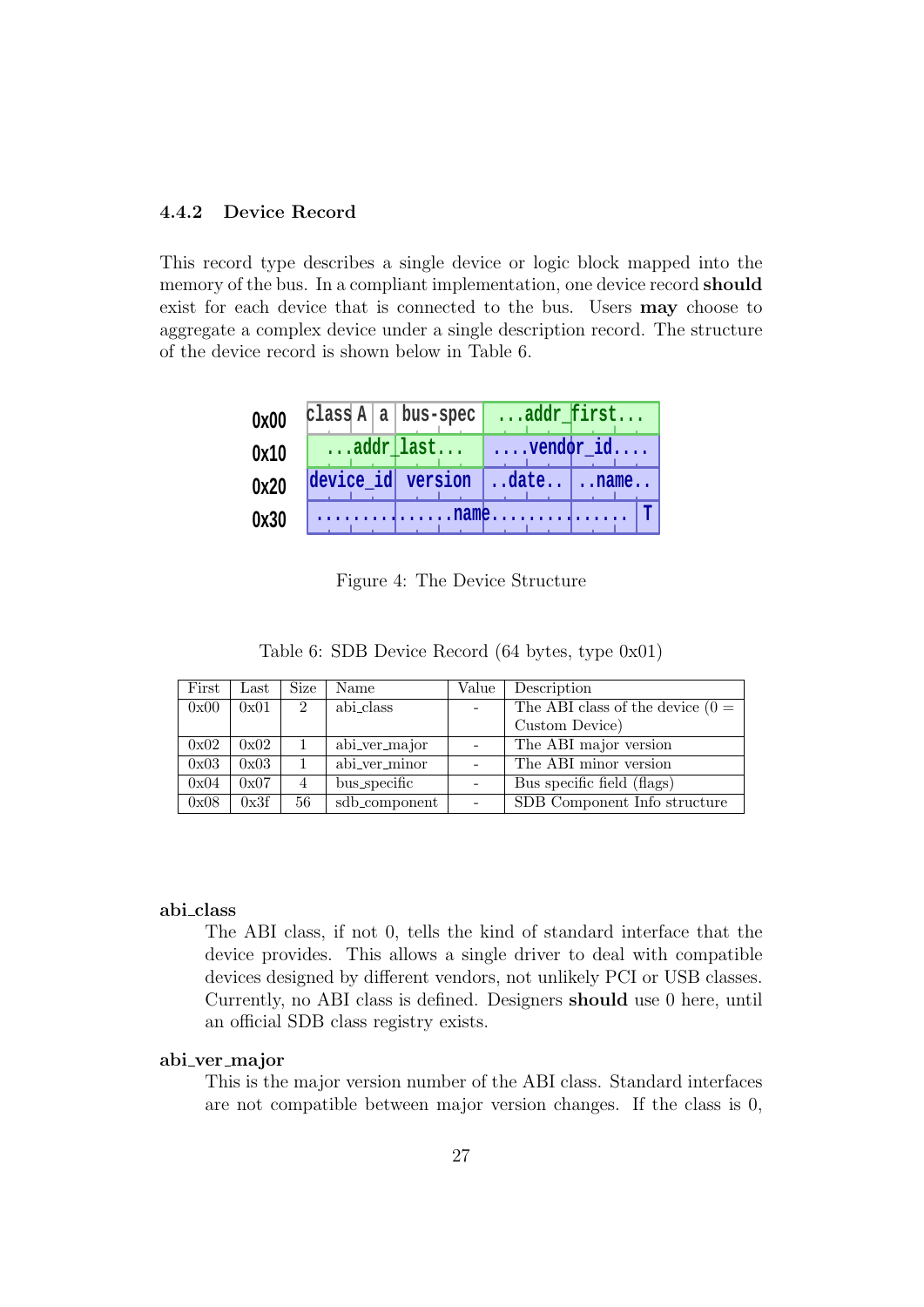designers **can** use this field of driver-specific uses. For example, a driver can be able to deal with a number of similar devices (all with a different device-ID) and use the ABI fields as a hint to classify the various devices.

#### **abi ver minor**

This is the minor version number of the ABI class. Standard interfaces are compatible between minor version changes. Again, if the class is 0, developers **can** set this field for internal use.

#### **bus specific**

This is a 4-byte field that holds bus-specific information, most likely flags. For current values, please refer to header files.

#### **component**

This is a standard *component* structure (see Table 3). The record type for a device is 0x01.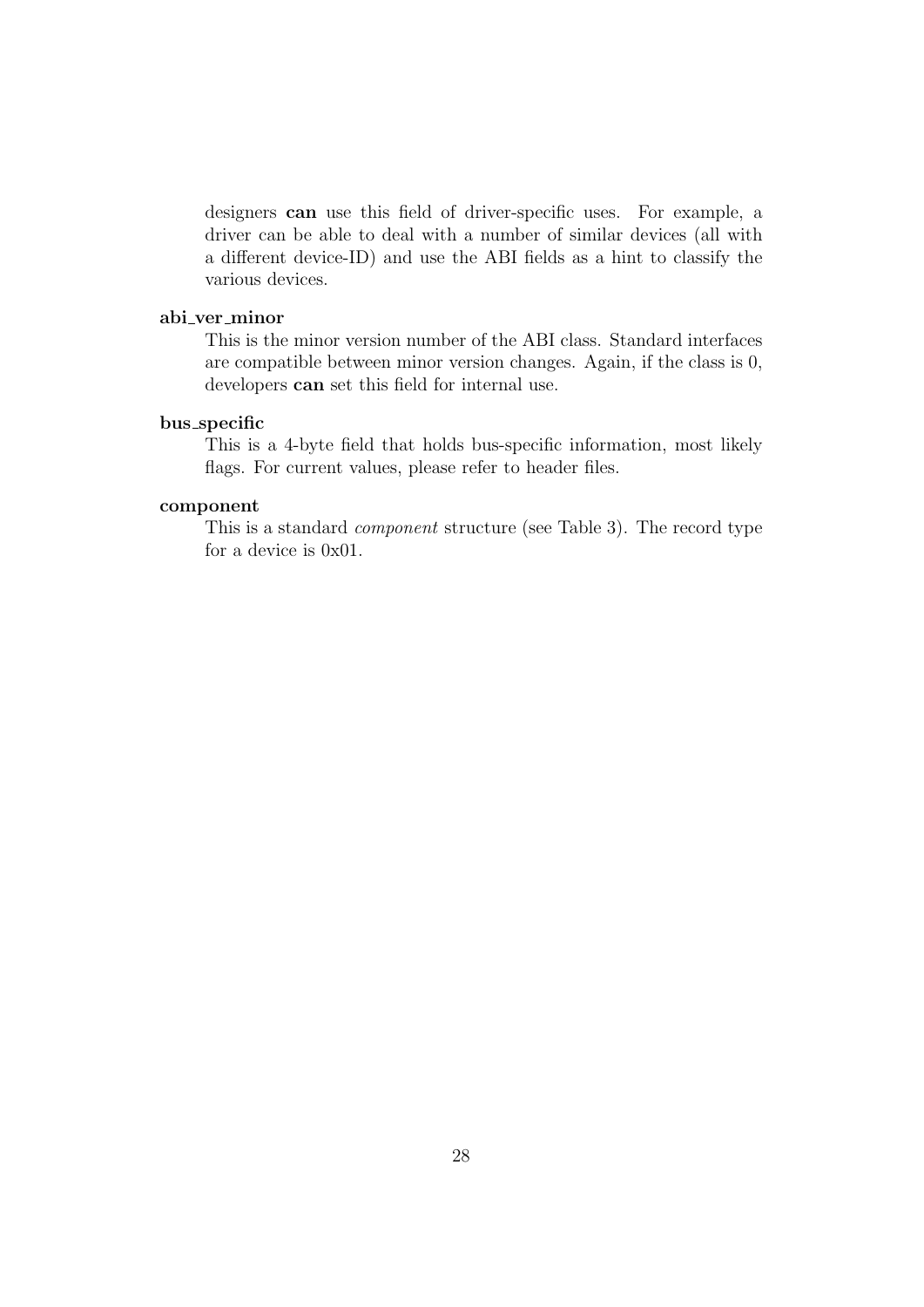### **4.4.3 Bridge Record**

A bridge record is used to describe a nested bus within the same address space. Bus structures with nested interconnects are typical in complex projects. The structure of the bridge record is shown in Table 7.

| 0x00 | $\ldots$ child $\ldots$ addr $f$ irst |                                       |
|------|---------------------------------------|---------------------------------------|
| 0x10 |                                       | $\ldots$ addr last $\ldots$ vendor id |
| 0x20 | device_id version date name           |                                       |
| 0x30 |                                       |                                       |

Figure 5: The Bridge Structure

|  |  | Table 7: SDB Device Record (64 bytes, type 0x02) |  |
|--|--|--------------------------------------------------|--|
|  |  |                                                  |  |

| First | Last | <b>Size</b> | Name                   | Value                    | Description                 |
|-------|------|-------------|------------------------|--------------------------|-----------------------------|
| 0x00  | 0x07 |             | sdb <sub>-</sub> child | $\equiv$                 | The relative address of the |
|       |      |             |                        |                          | nested SDB table            |
| 0x08  | 0x3f | 56          | sdb_component          | $\overline{\phantom{a}}$ | SDB Component structure     |

#### **sdb child**

This field gives the location of the nested bus' SDB table. This address is a relative address with respect to the start of the this address space – not the nested one. In other words, all addresses in this SDB array are relative to the same base address; this ensures consistency within each SDB array and allows the ROM area that describes a sub-interconnect to be outside the interconnect itself. Designers can thus describe the internals of legacy logic cores without the need to change them. The value **must** point to an SDB array that begins with an *interconnect* record. **Note**: version 1.0 of the specification got this point wrong, contrary to all existent implementations.

#### **component**

An embedded component info structure, where the type is 0x01 See Table 3.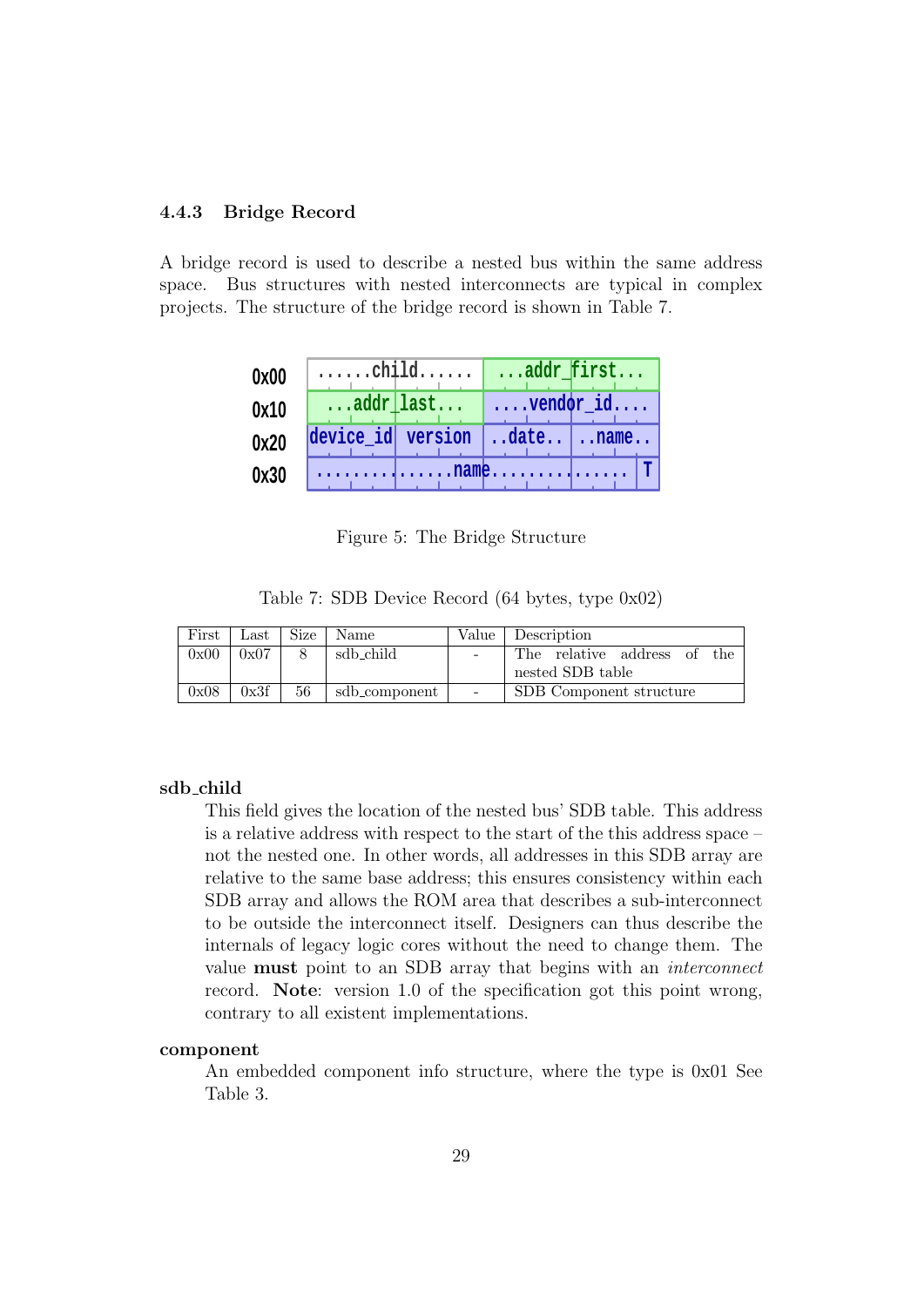#### **4.4.4 Integration Record**

An integration record is a *product* record (not a *component*, because it has no associated address range). The structure provides meta-data about the aggregate product of the bus or bus subset. For example, consider a manufacturer that takes components from various vendors and combines them with a standard bus interconnect. This aggregate product can be described by an SDB integration record, claiming a vendor ID, the release date and the other *product* information. The integration record is is described in Table 8.

| 0x00 | reserved                        |                               |  |  |
|------|---------------------------------|-------------------------------|--|--|
| 0x10 |                                 | $\dots$ reserved    vendor_id |  |  |
| 0x20 | device_id version   date   name |                               |  |  |
| 0x30 |                                 |                               |  |  |

Figure 6: The Integration Structure

Table 8: SDB Integrator Record (64 bytes, type 0x80)

|               | First   Last   Size   Name      |        | Value Description          |
|---------------|---------------------------------|--------|----------------------------|
|               | $0x00$   $0x1f$   24   reserved | $\sim$ | Reserved/unused space      |
| $0x18$ $0x3f$ | $40$   product                  | $\sim$ | SDB Product Info structure |

#### **reserved**

The initial field in this record is unused, because all needed information is part of the product structure. Users **should** fill this area with all bits clear or all bit set.

#### **product**

This is the *product* structure described in Table 1. The record type for an integration record is 0x80.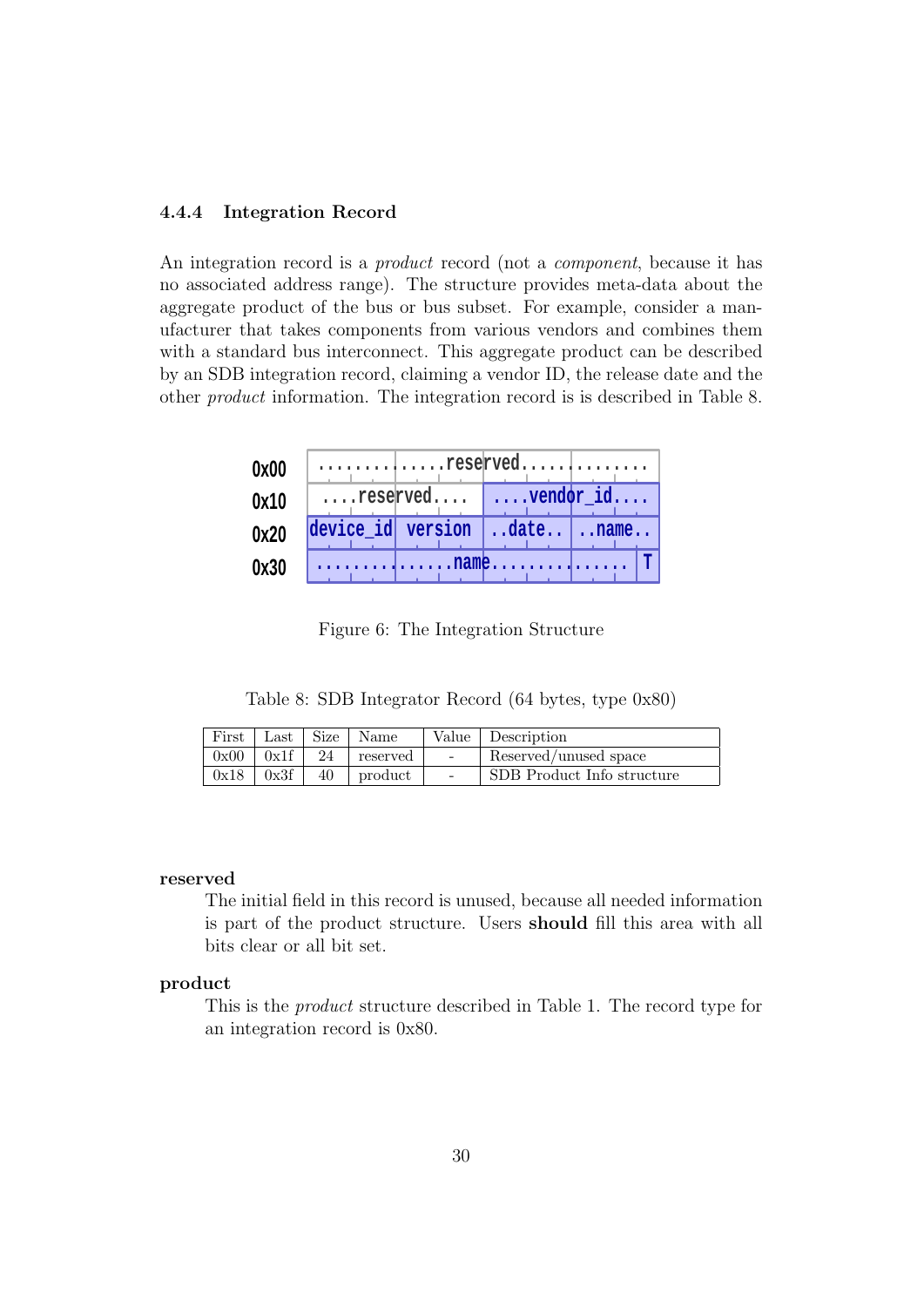#### **4.4.5 Repository-Url Record**

This record is not a *product*; it is laid out as a simple 63-byte string that reports the URL of the repository used to driver this synthesis. This record is optional like all other informational structures, but we think it's useful for designers to have a standardized way to allow tracing the design. Actually, this data structure is already implemented in one ADC design.

| 0x00 | $\ldots \ldots \ldots \ldots \text{repo\_url} \ldots \ldots \ldots$ |
|------|---------------------------------------------------------------------|
| 0x10 | $\ldots \ldots \ldots \ldots \text{repo\_url} \ldots \ldots$        |
| 0x20 | $\ldots \ldots \ldots \ldots \ldots \text{repo\_url} \ldots \ldots$ |
| 0x30 |                                                                     |

Figure 7: The Repository-Url Structure

Table 9: SDB Repository-Url Record (64 bytes, type 0x81)

| First   Last   Size   Name |                  |                                   | Value Description          |
|----------------------------|------------------|-----------------------------------|----------------------------|
|                            |                  | $0x00$   $0x3e$   $63$   repo_url | Repository for this design |
|                            | $0x3f \mid 0x3f$ | record_type                       | $0x81$ Type of this record |

#### **repo url**

This is a string, encoded in UTF-8, with trailing spaces and no terminating 0. It is expected to name the top-level repository used to build this design, as a git:// or http:// form or anything appropriate for the revision control system being used.

#### **record type**

The record type for this structures is 0x81.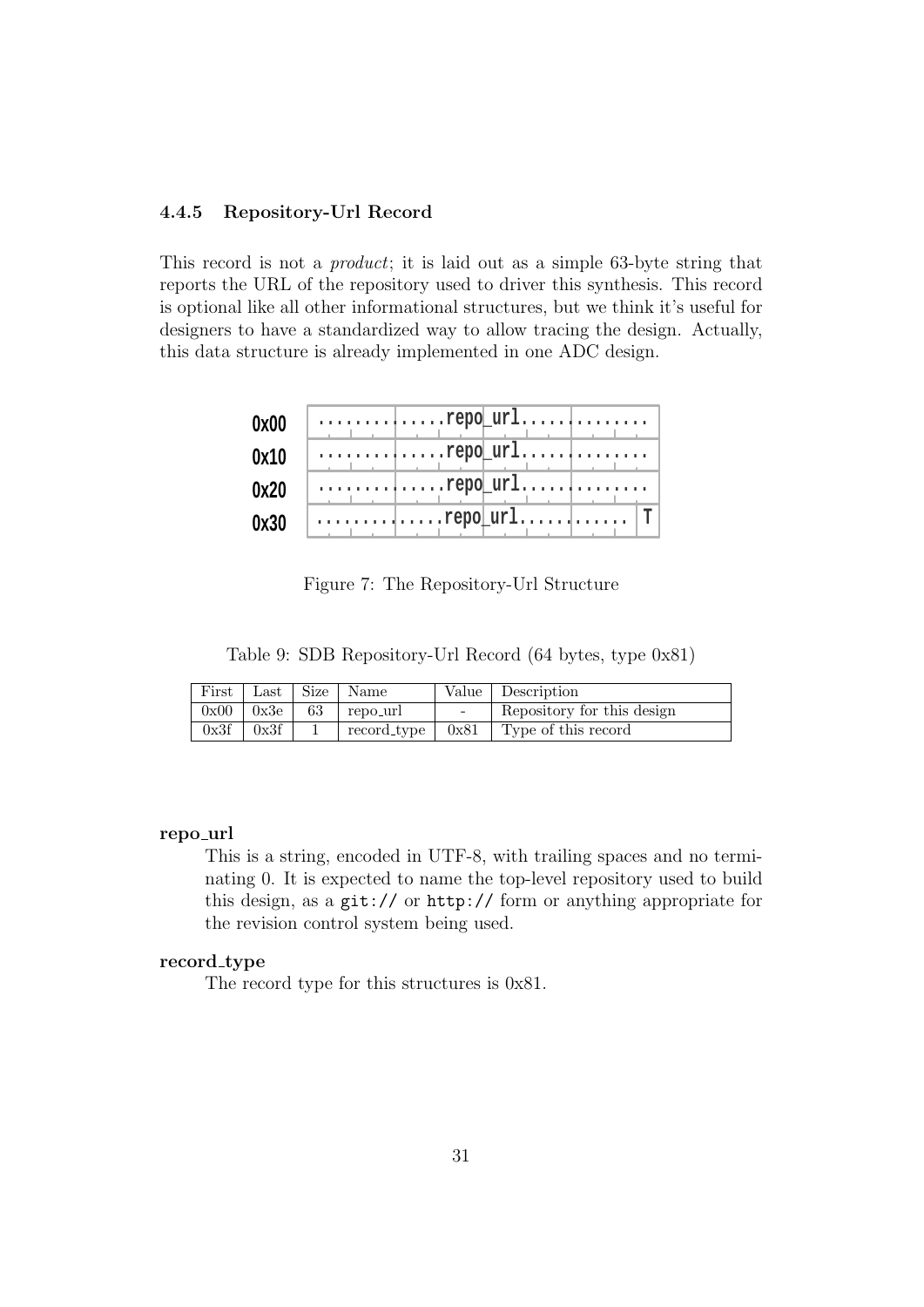#### **4.4.6 Synthesis Record**

This record, like the previous one, is not a *product*. The record is optional, but it reveals useful to stanrdadize the way to provide information about the specific synthesis. Not all designers want to provide such detailed information, but when they do they **should** use this format.

Please note that the information in this record is pretty volatile, as it represents the actual synthesis; if the record is used, developers must be careful to update (or remove) it when they rebuild the project. All unused fields can be left empty, but all non-empty fields should be updated with great care or the initial effort to provided detailed tracking is voided.

| 0x00 | $\ldots \ldots \ldots$  |   |
|------|-------------------------|---|
| 0x10 |                         |   |
| 0x20 | tool name tool ver date |   |
| 0x30 |                         | T |

Figure 8: The Synthesis Structure

Table 10: SDB Synthesis Record (64 bytes, type 0x82)

| First | $\operatorname{Last}$ | Size           | Name         | Value  | Description                    |  |
|-------|-----------------------|----------------|--------------|--------|--------------------------------|--|
| 0x00  | 0x0f                  | 16             | syn_name     | $\sim$ | Name of this project/synthesis |  |
| 0x10  | 0x1f                  | 16             | commit id    |        | Identifier of the build commit |  |
| 0x20  | 0x27                  | 8              | tool_name    |        | Name of the synthesis tool     |  |
| 0x28  | 0x2b                  | $\overline{4}$ | tool_version |        | Version of the synthesis tool  |  |
| 0x2c  | 0x2f                  | 4              | date         |        | Date of synthesis              |  |
| 0x30  | 0x3e                  | 15             | user_name    |        | Name of the user who did the   |  |
|       |                       |                |              |        | synthesis                      |  |
| 0x3f  | 0x3f                  |                | record_type  | 0x82   | Type of this record            |  |

#### **syn name**

This is a string, encoded in UTF-8, with trailing spaces and no terminating 0; it should represent a human-readable name for this synthesis. Like all other fields in this structures, it is meant to be useful for the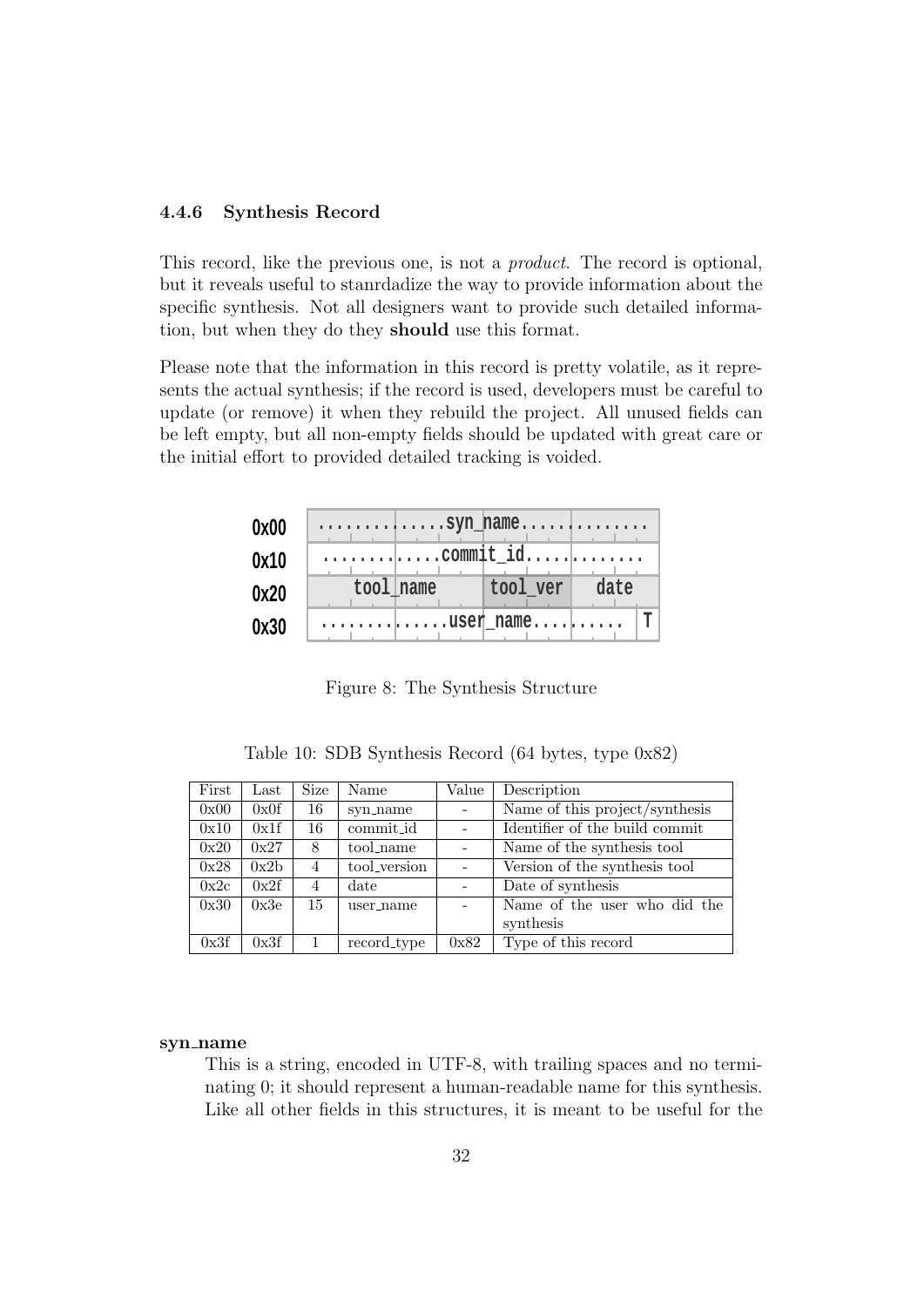designers, to help tracking what is currently installed in the various systems. Thus, this may be a generic name of the project or a more specific string, according to local needs.

#### **commit id**

This field represents the binary identifier of the top-level commit used to build this gateware image. If the identifier is more than 128 bits long (e.g., *git*), the field includes the leading bits. If the commit ID is numeric (e.g., SVN), the representation is bit-endian binary. For repositories using non-binary version numbers, the representation is let to the ingenuity of the developer, to properly convey the informations. For example, a CVS version like "1.20.1.4" can either be ASCII-encoded or represented as 4 32-bit big-endian fields. Clearly, the commit id field raises a "chicken-and-egg" problem: once you commit the change, your commit identifier changes, maybe in unpredictable ways. Representing the "previous" commit, and then committing and sdb-only change is a sensible workaround. The filed **should** be 0 if not used.

#### **tool name**

This is a string, encoded in UTF-8, with trailing spaces and no terminating 0; it represents a human-readable name for the synthesis tool used to build this very binary gateware file.

#### **tool version**

The version of the synthesis tool, in a human-readable way. For example, it can be used as two 16-bit fields, but this really depends on how the specific tool names its versions.

#### **date**

The date of synthesis. This **must** be either 0 (unspecified) or a 32 bit hex format number in the format 0xYYYYMMDD. For example, 0x20130327.

#### **user name**

This is a string, encoded in UTF-8, with trailing spaces and no terminating 0; it states who is the user who built the binary gateware. This name is expected to be unique among the development group, so a Unix username or a nickname are good choices that fit the allowed space of 15 bytes.

#### **record type**

The record type for this structures is 0x82.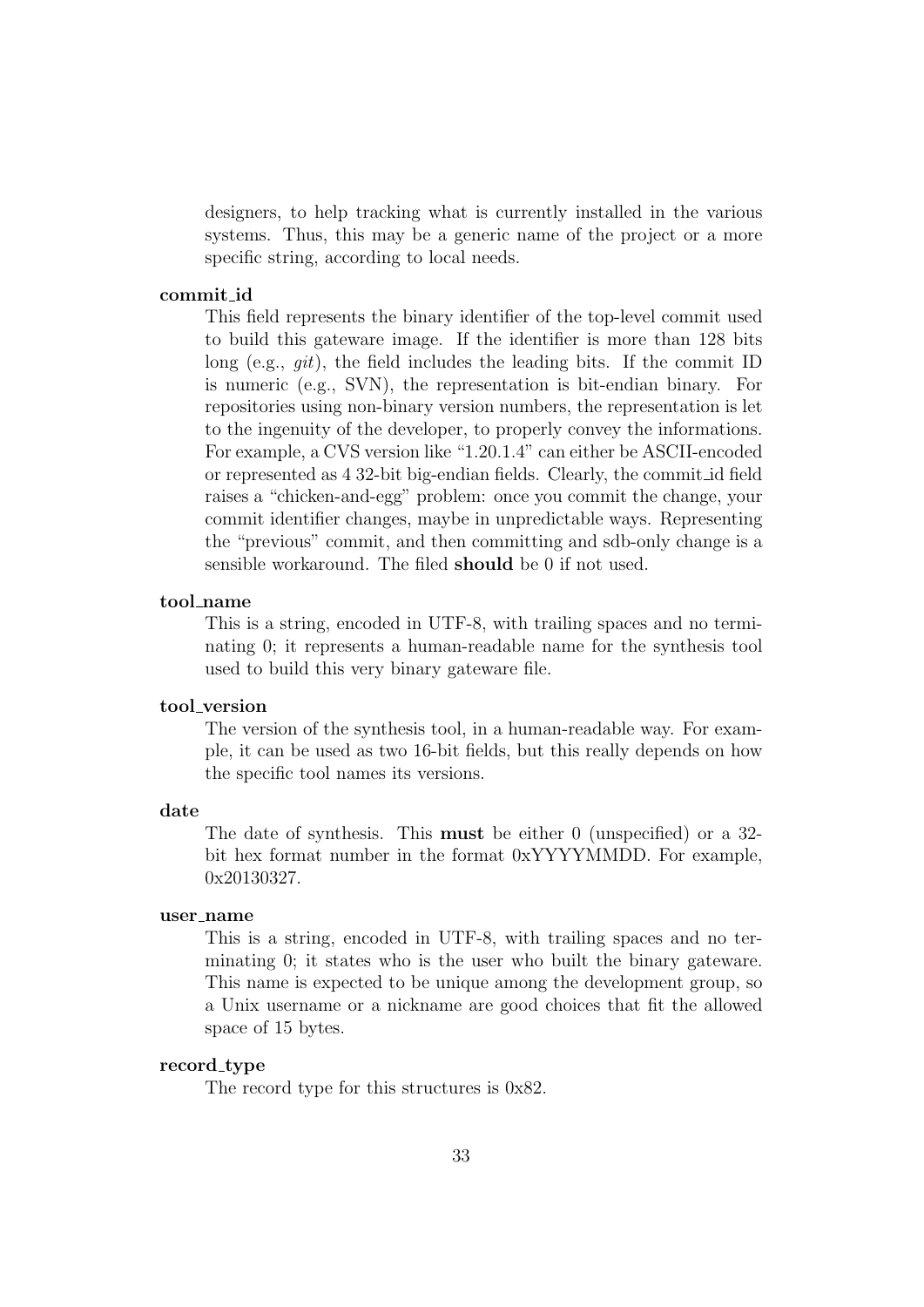## **5 Simple Real-World Examples**

This section shows the details of the simplest real-world example of an SDB array, and an overlook of a more structured device.

## **5.1 Simple Binary Data**

The FPGA binary used as the simplest example is the *boot* image to be programmed in the SPEC cards (http://www.ohwr.org/projects/spec); it only includes the *syscon* device, which allows generic access to the FMC mezzanine card.

The following binary dump appears at offset 0x100 of the memory window that maps to the programmable device:

000000 53 44 42 2d 00 02 01 00 00 00 00 00 00 00 00 00 >SDB-............< 000010 00 00 00 00 00 00 00 01 ff 00 00 00 00 00 00 06 51 >..................Q< 000020 e6 a5 42 c9 00 00 00 02 20 12 05 11 57 42 34 2d >..B..... ... WB4-< 000030 43 72 6f 73 73 62 61 72 2d 47 53 49 20 20 20 00 >Crossbar-GSI .< 000040 00 00 01 01 00 00 00 07 00 00 00 00 00 00 00 00 >................< 000050 00 00 00 00 00 00 00 ff 00 00 00 00 00 00 ce 42 >...............B< 000060 ff 07 fc 47 00 00 00 01 20 12 03 05 57 52 2d 50 >...G.... ...WR-P< 000070 65 72 69 70 68 2d 53 79 73 63 6f 6e 20 20 20 01 >eriph-Syscon .<

### **5.2 Parsing the Data**

This is the suggested parsing sequence for the data shown above. The parsing code is assumed to know where the data structure is expected to live.

- The parser verifies the magic number  $0x5344422D$  at offset 0.
- *•* The type byte of 0x00 at offset 0x3f confirms this is an *interconnect* record.
- The SDB version, at offset 6, confirms this is version 1 and we can parse it.
- *•* By reading the 16-bit field at position 04-05, we know this is an array of two items.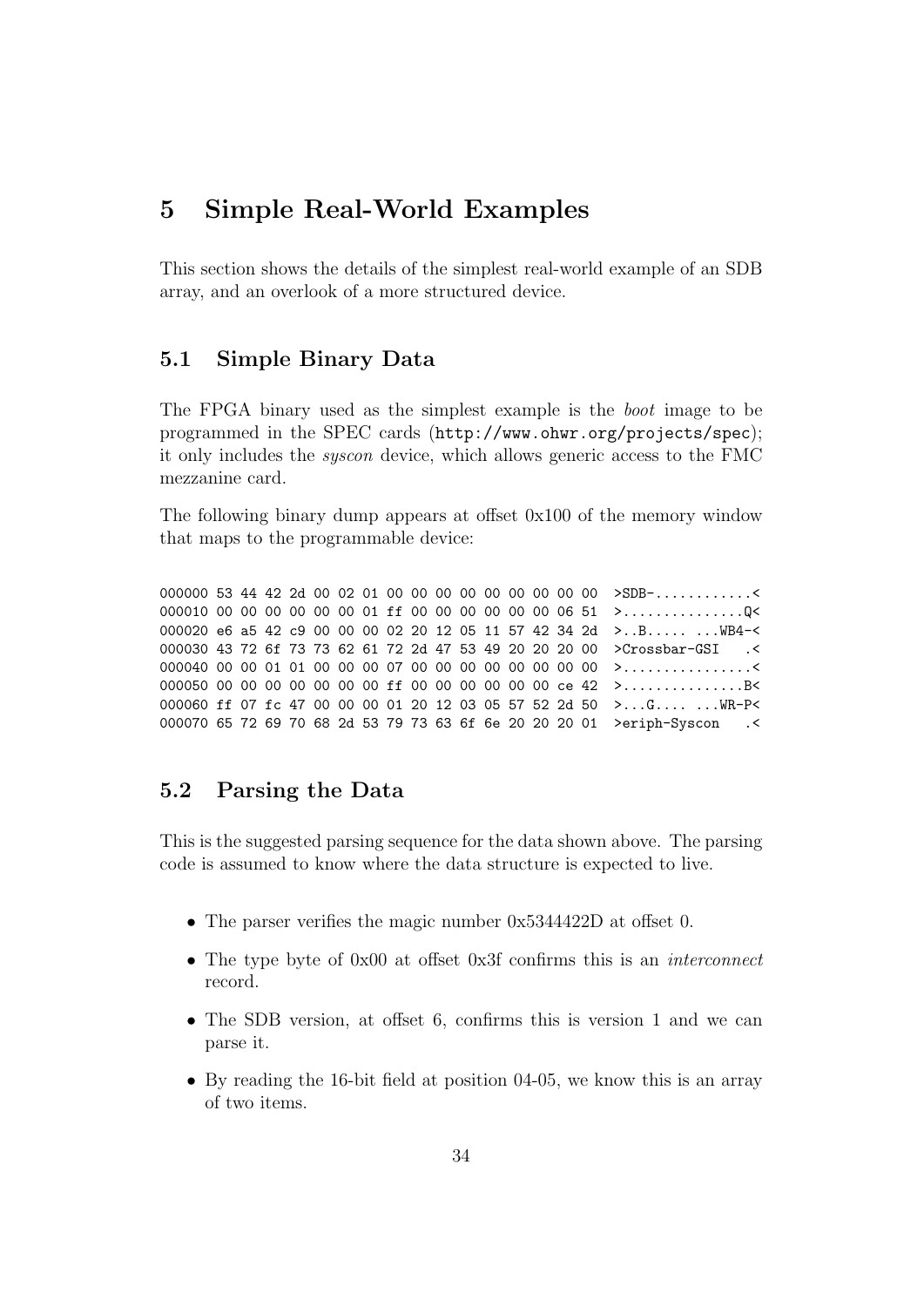• The second item is of type *device* (type 0x01).

What follows is the split-out view of the two structures:

```
Interconnect:
0x00: 53 44 42 2d (Magic "SDB-")
0x04: 00 02 (Number of records)
0x06: 01 (SDB version)
0x07: 00 (Bus type: wishbone)
0x08: 00 00 00 00 00 00 00 00 (First address)
0x10: 00 00 00 00 00 00 01 ff (Last address)
0x18: 00 00 00 00 00 00 06 51 (Vendor: GSI)
0x20: e6 a5 42 c9 (Device)
0x24: 00 00 00 02 (Version)
0x28: 20 12 05 11 (Date: 11th May 2012)
0x2c: "WB4-Crossbar-GSI " (Name)
0x3f: 00 (Type: interconnect)
Device:
0x00: 00 00 (ABI class)
0x02: 01 (ABI version major)
0x03: 01 (ABI version minor)
0x04: 00 00 00 07 (Bus-specific: BE, 8,16,32 bits)
0x08: 00 00 00 00 00 00 00 00 00 (First address)
0x10: 00 00 00 00 00 00 00 00 ff (Last address)
0x18: 00 00 00 00 00 00 ce 42 (Vendor: CERN)
0x20: ff 07 fc 47 (Device)
0x24: 00 00 00 01 (Version)
0x28: 20 12 03 05 (Date: 5th March 2012)
0x2c: "WR-Periph-Syscon " (Name)
0x3f: 01 (Type: device)
```
The previous dump shows how the vendor identifiers in this case have been allocated in the globally-assigned space, while device identifiers are pseudorandom numbers, in charge of the respective vendor.

## **5.3 A More Structured Device**

The following is the output of eb-ls, and *Etherbone* tool, when run over a complex White Rabbit device. This output comes from scanning the SDB structures:

root@scul007:~# eb-ls dev/pcie\_wb0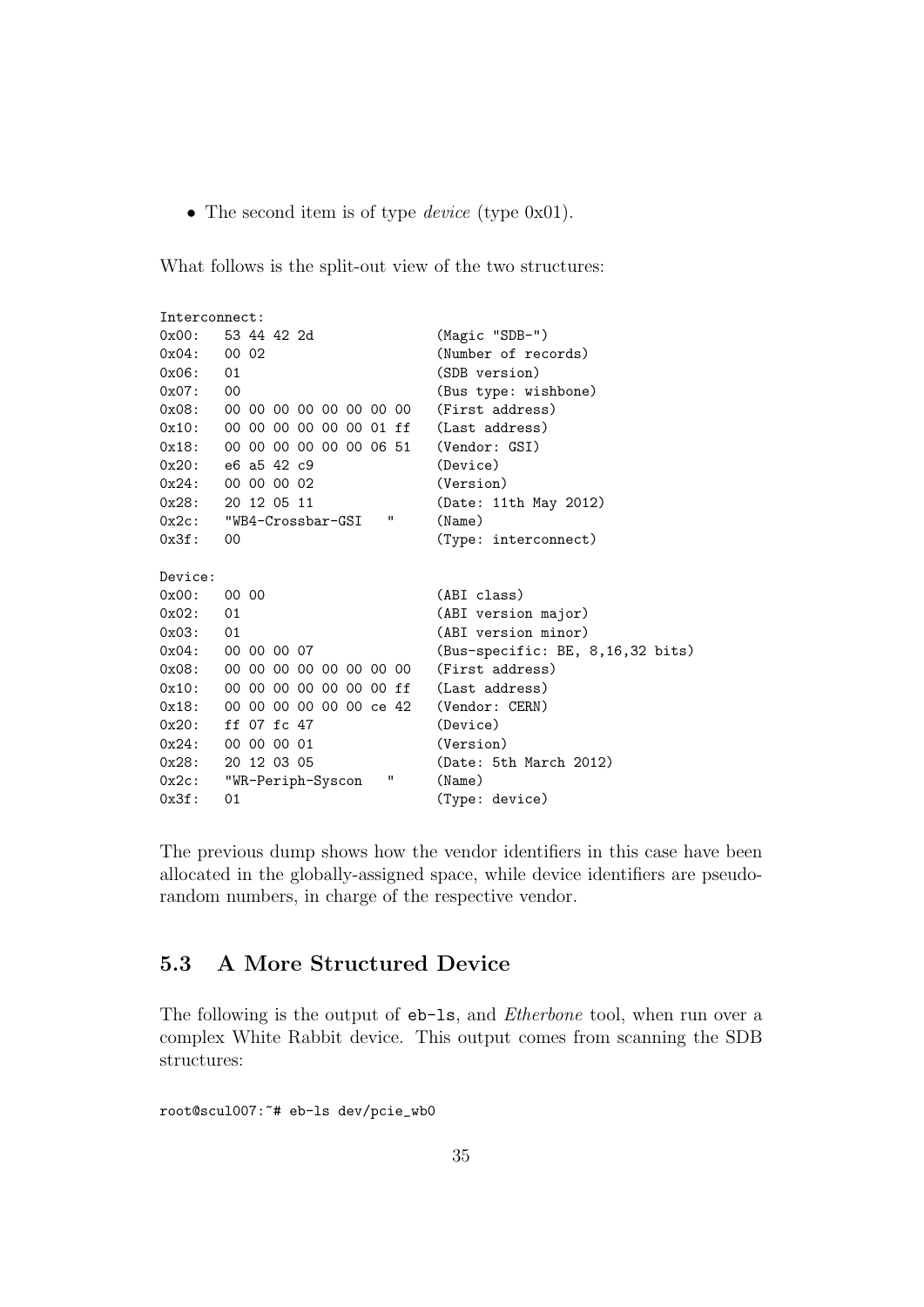| BusPath        | VendorID                  | Product | Base(Hex) | Description      |
|----------------|---------------------------|---------|-----------|------------------|
| 1              | 000000000000ce42:66cfeb52 |         | 0         | WB4-BlockRAM     |
| $\mathfrak{D}$ | 0000000000000651:eef0b198 |         | 100000    | WB4-Bridge-GSI   |
| 2.1            | 0000000000000651:35aa6b95 |         | 100000    | GSI_GPIO_32      |
| 2.2            | 0000000000000651:8752bf44 |         | 140000    | GSI_ECA_UNIT     |
| 2.3            | 0000000000000651:10051981 |         | 180000    | GSI_TM_LATCH     |
| 3              | 0000000000000651:eef0b198 |         | 200000    | WB4-Bridge-GSI   |
| 3.1            | 000000000000ce42:66cfeb52 |         | 200000    | WB4-BlockRAM     |
| 3.2            | 0000000000000651:eef0b198 |         | 220000    | WB4-Bridge-GSI   |
| 3.2.1          | 000000000000ce42:ab28633a |         | 220000    | WR-Mini-NIC      |
| 3.2.2          | 000000000000ce42:650c2d4f |         | 220100    | WR-Endpoint      |
| 3.2.3          | 000000000000ce42:65158dc0 |         | 220200    | WR-Soft-PLL      |
| 3.2.4          | 000000000000ce42:de0d8ced |         | 220300    | WR-PPS-Generator |
| 3.2.5          | 000000000000ce42:ff07fc47 |         | 220400    | WR-Periph-Syscon |
| 3.2.6          | 000000000000ce42:e2d13d04 |         | 220500    | WR-Periph-UART   |
| 3.2.7          | 000000000000ce42:779c5443 |         | 220600    | WR-Periph-1Wire  |
| 3.2.8          | 000000000000ce42:779c5443 |         | 220700    | WR-Periph-1Wire  |
|                |                           |         |           |                  |

## **5.4 Endianness Problems**

Please note that the host may have some issues reading the binary dumps. According to how the bridge between the host and FPGA is designed you may face one of the following situations:

- The host is big-endian (data is always correct).
- The host is little-endian and the bridge is byte-oriented.
- *•* The host is little-endian and the bridge is word-oriented.

If the bridge is byte-oriented, i.e. each and every byte can be independently addressed as such, then the usual endian conversion rules apply (e.g. you can *memcpy* the records to host memory and access fields with endian-aware code).

If the bridge is word-oriented, with 32-bit words in this example, the behaviour is stranger, in a way. After you copied the data to host memory (whether one byte at a time or not), you'll find that the bytes are swapped within each word. This happens because the 32-bit word is transferred as a whole: the least significant bits remain the the least significant, but they come from offset 3 in the data structure and are stored at offset 0 in the little-endian host. If this is your case, you need to byte-swap each 32-bit